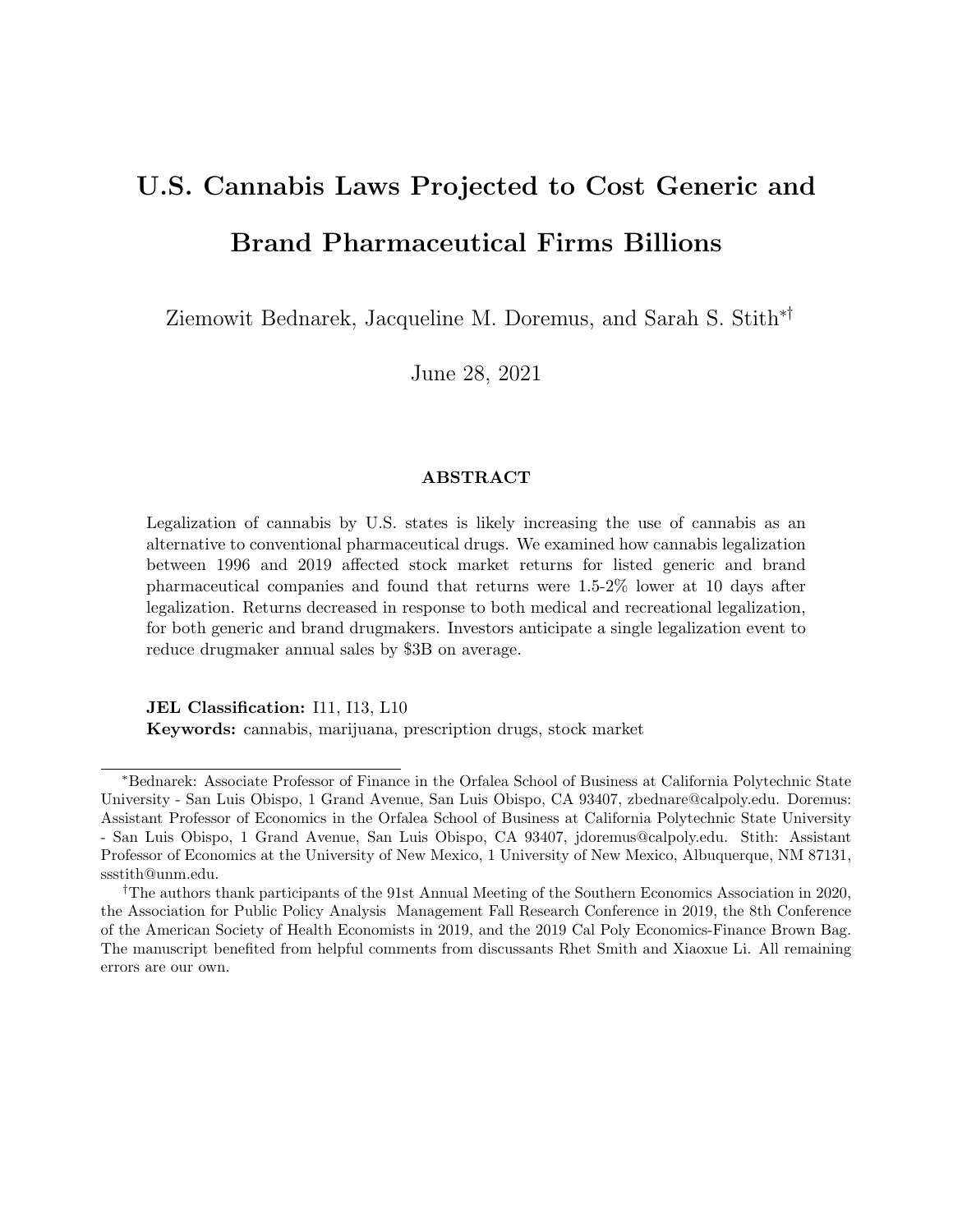### 1. Introduction

Despite federal classification as a Schedule I drug with no medical use and high risk of abuse, by 2020 33 states had legalized medical access to cannabis for severe, debilitating conditions. Yet there is growing awareness of cannabis' potential therapeutic benefits for a broad range of conditions [\(Stith et al. 2018\)](#page-17-0). By expanding access and, thus use [\(Wen et al. 2015\)](#page-17-1), legalization could permit cannabis to compete with conventional pharmaceuticals. Largely unpatentable, cannabis may act like a new generic entrant following medical legalization, leading some individuals to substitute away from other drugs toward cannabis. However, unlike a conventional new generic drug, cannabis use is not restricted to a single or limited set of conditions. This means that cannabis acts as a new entrant across many different drug markets simultaneously. Furthermore, access to recreational cannabis is similar to over-the-counter conventional medications, in that it no longer requires healthcare provider oversight for use.

An emerging body of research examines changes in conventional drug use after state legalization of medical cannabis. Much of this work focuses on subpopulations. For example, legal medical cannabis likely decreases the use of prescription drugs [\(Bradford and Bradford](#page-15-0) [2016,](#page-15-0) [2017\)](#page-15-1), including opioids [\(Pacula et al. 2016;](#page-17-2) [Wen and Hockenberry 2018\)](#page-17-3), in Medicaid and Medicare populations. Patient-level studies find legal medical cannabis reduces prescription drug use [\(Vigil et al. 2017;](#page-17-4) [Stith et al. 2017\)](#page-17-5). Recreational cannabis facilitates use for a broader set of conditions, and may also lead to reductions in prescription drug use if it brings in new patients with unapproved medical conditions or patients who were unwilling or unable to register as medical patients. A study of Medicaid enrollees suggests recreational cannabis legalization reduces the use of lower potency, Schedule III opioids [\(Shi et al. 2019\)](#page-17-6), and in a retail setting, legal recreational cannabis decreased over-the-counter sleep aid and antacid sales [\(Doremus et](#page-15-2) [al. 2019,](#page-15-2) [2020\)](#page-16-0). Drugmakers appear to recognize the threat and respond strategically, including lobbying against state legalization [\(Ingraham 2017\)](#page-16-1).

Using stock market valuations of publicly traded pharmaceutical firms, we examine how cannabis legalization affects profitability for publicly listed pharmaceutical companies over nearly 25 years of state cannabis legalization. Tools from finance allow us to predict market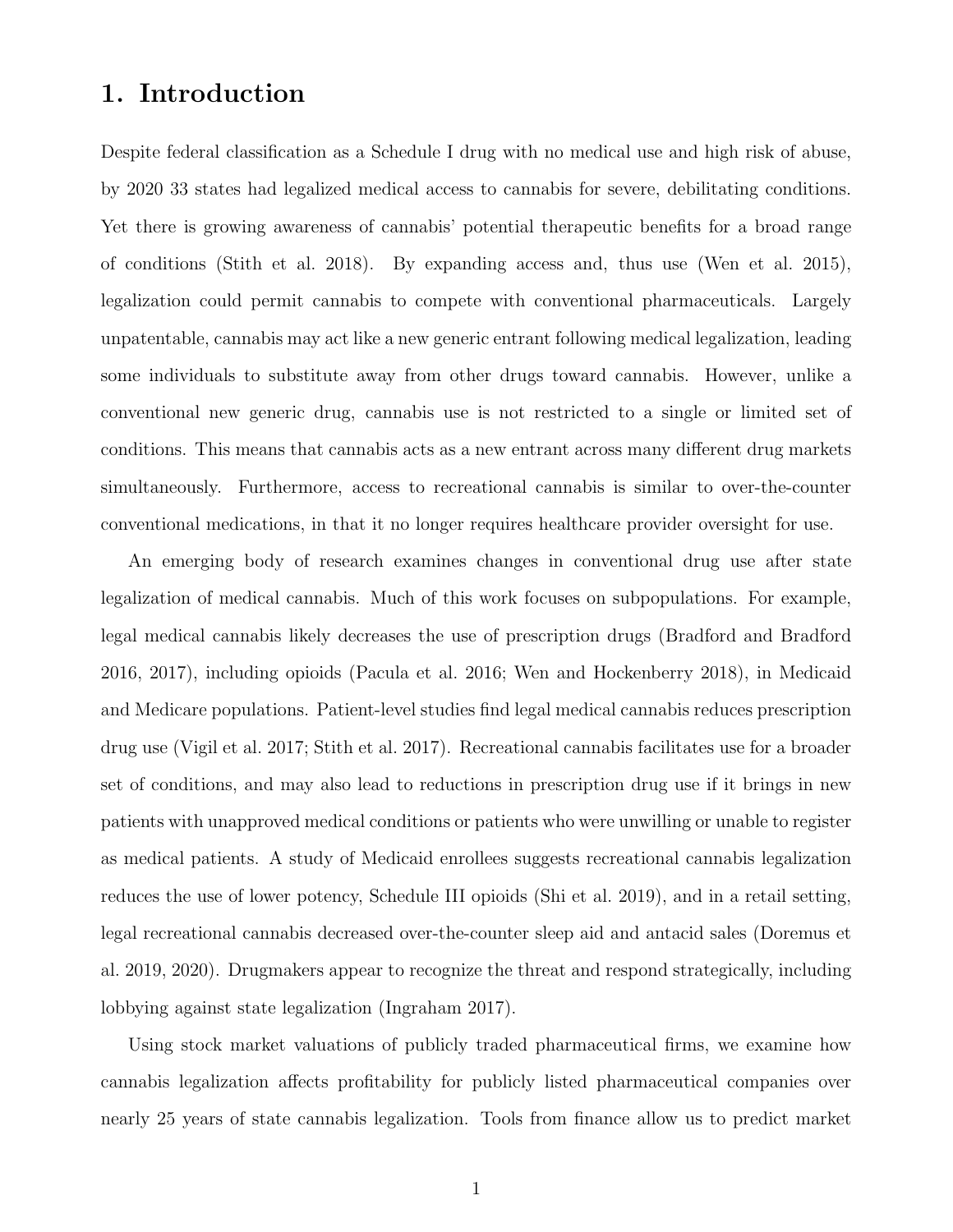returns in the absence of legalization using a well-known, empirically validated factor pricing model [\(Fama and French 1993;](#page-16-2) [Carhart 1997\)](#page-15-3). Next, we compare realized returns to these predicted returns to estimate how legalization affected drugmaker profits. We contrast investor responses to medical and recreational legalization and for generic and brand drugmakers. From our analysis, we predict how legalization changes conventional drug spending in legal states, including both over-the-counter and prescription medications and all types of patients.

### 2. Study Data and Methods

We use stock returns and market risk factors to estimate how cannabis legalization affects the market capitalization of drugmakers. In effect, we estimate investors' expectations of future pharmaceutical firm sales and profitability. We compare drugmakers' actual and predicted (model-implied) stock returns over the cannabis legalization event window.

#### 2.1. Data

A factor pricing model in finance relates market risk factors to stock returns. Using such a model, we are able to predict theoretical stock returns. For stock returns, we use data on publicly listed companies from the Wharton Research Data Services' Center for Research in Security Prices (CRSP) and the University of Chicago [\(WRDS 2020\)](#page-18-0). Our main outcome variable, the daily stock return, is calculated as the difference between the stock price today and the day before, divided by the price from the day before. For stock prices, we use the adjusted closing stock price from CRSP, which include dividends and stock splits. The daily time series data underlying each of the four factors in the factor pricing model, "Market Excess Returns" (MEXT), "Small Minus Big" (SMB, market value), "High Minus Low" (HML, book-to-market ratio), and "Up Minus Down" (UMD, momentum), come from Ken French's data library, [\(French 2021\)](#page-16-3).The variables associated with each factor are created by comparing returns across investment portfolios differentiated by these characteristics. SMB captures differences in returns based on market value of equity (size). In HML portfolios, book-to-market equity ratios are used to compare firms that are "High" or "Low" in terms of the ratio of the value of their book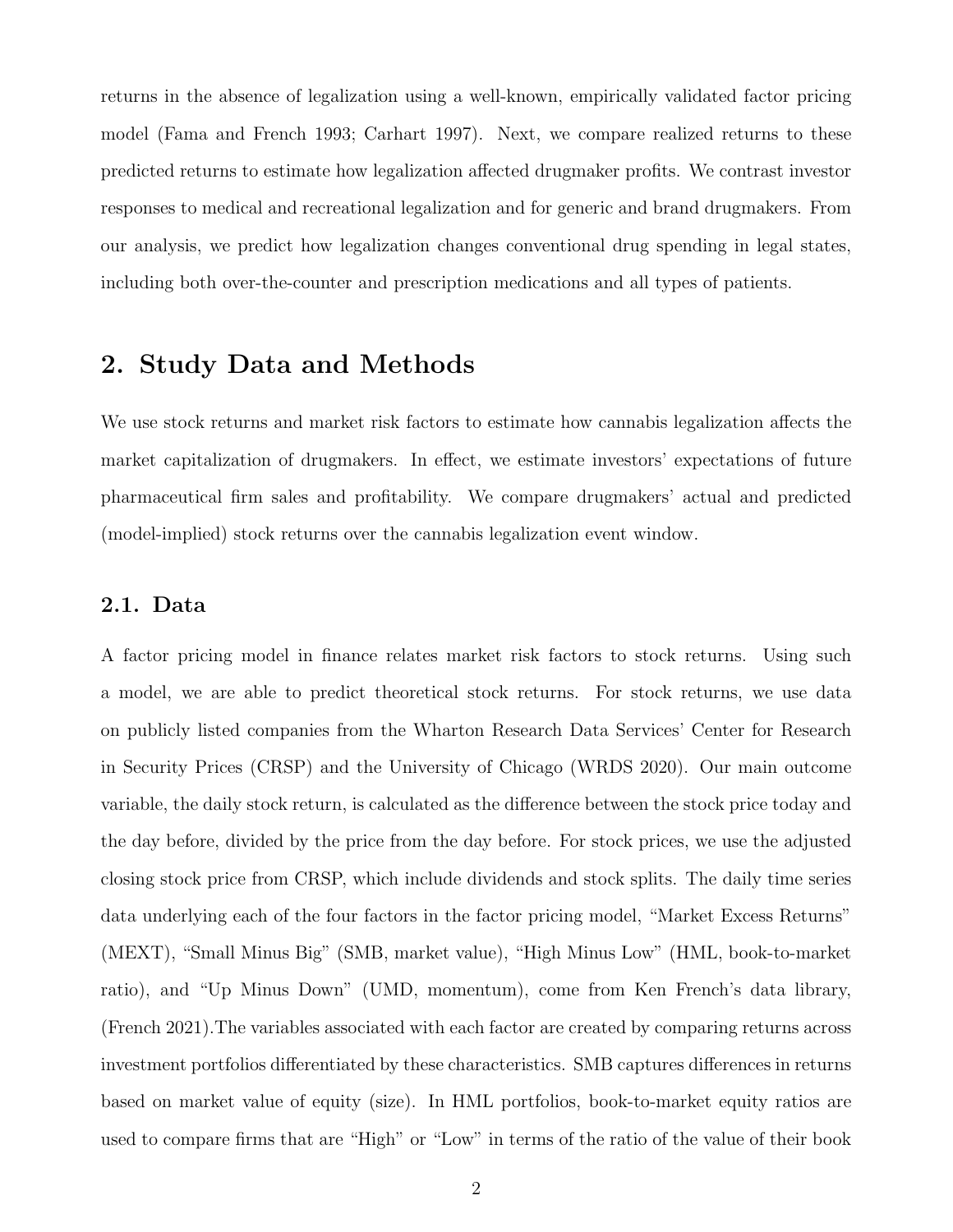equity to their stock price-based market value. UMD captures differences in historical trends in stock returns that are positive ("Up") or negative ("Down"). These factors are standard variables used in finance and have been empirically validated as jointly predictive of market returns across a range of markets and time periods, as in [Fama and French](#page-16-2) [\(1993\)](#page-16-2) and [Carhart](#page-15-3) [\(1997\)](#page-15-3).

In our main sample, we have 556 companies' daily stock return data from January 1996 to December 2019. Of these firms, 520 (93%) come from two SIC codes: 2834 (81%) (Pharmaceutical Preparations) and 2830 (12%) (Drugs). Because firms are listed and delisted from the stock exchange over the sample period, the number of distinct firms each year varies from 129 to 266, with the average of 187 and the median of 180 firms. Companies present in the beginning of the sample may have been delisted in the meantime, therefore, the total number (556) is higher than the number of firms for each year separately.

For a subsample of 91 firms, we are able to classify them as brand or generic drugmakers using [Yahoo](#page-18-1) [\(2020\)](#page-18-1). In this sample, 16 are brand drugmakers, and 75 are generic drugmakers. Table [A.2](#page-25-0) summarizes total assets, market value, and annual sales for our main sample and our smaller sample of brand and generic drugmakers, in 2019 dollars. In the main sample, the average market value of a firm is \$8.9B and average annual sales are \$945M. These averages are much higher than the median values and the standard deviations are large, \$33B for market value and \$2.9B for sales. In the smaller sample of firms, we see that that generic firms tend to be much smaller than brand firms.

We paired stock return data with the dates of 45 cannabis legalizations between November 1996 (California) and November 2018 (Oklahoma, Michigan, Mississippi, Virginia and Utah). Each legalization event in the sample is defined as the day that the state governor signed legislation legalizing cannabis or voters approved a ballot initiative to legalize access to cannabis, either medical or recreational. Dates were obtained from two sources: [ProCon.org](#page-17-7) [\(2019\)](#page-17-7) and [Powell et al.](#page-17-8) [\(2018\)](#page-17-8). Figure [1](#page-20-0) plots the legalization dates over time and Table [A.1](#page-24-0) reports each state legalization in the sample. We have 34 states (including the District of Columbia) with medical cannabis legalization (15 ballot/19 legislative) and 11 states with recreational cannabis legalization (10 ballot/1 legislative). Among these, we have 12 events with the same legalization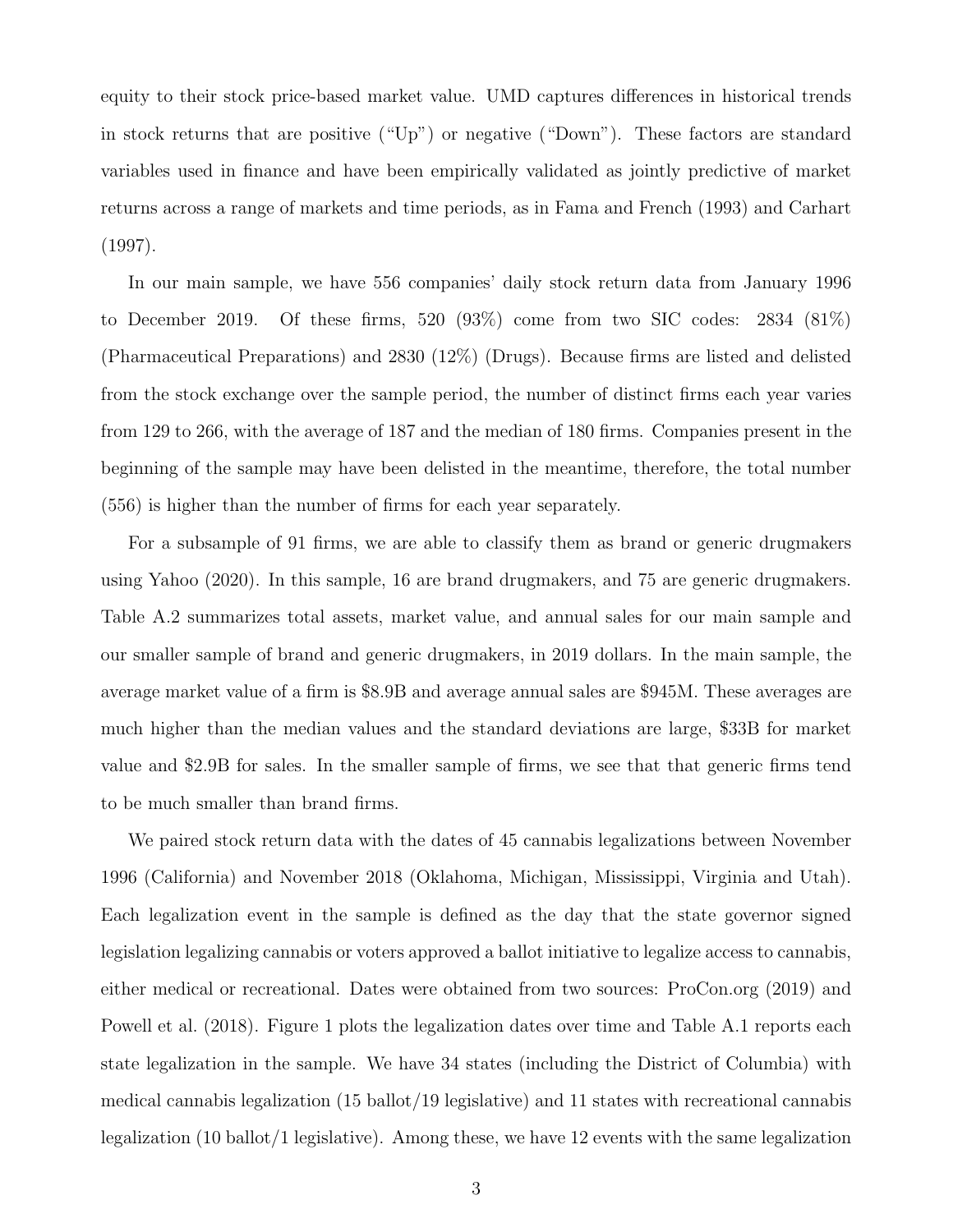dates, and 8 events within 40 days of one another, leading to 28 unique events for analyses of the 40 days surrounding medical and recreational legalization. For each state, medical legalization weakly precedes recreational legalization, and the states which first legalized medical use were also among the first states to pass recreational use laws.

#### 2.2. Statistical Analysis

We use a classic event study framework from finance to first estimate the relationship between a drugmaker's stock returns and the four standard market risk factors over a period of time well before cannabis legalization. We then use this estimated relationship to predict how drugmaker stock returns would have evolved without cannabis legalization and compare this to realized returns.

### 2.2.1. Estimated Relationship between Returns and Factor Prices 150 to 50 Days Before Legalization Window

For each drugmaker and each cannabis legalization, we estimate the association between drugmaker stock returns and the four factor variables for 150 to 50 trading days before cannabis legalization using a factor pricing model that adjusts for the four sources of risk associated with the overall stock market exposure: "Market Excess Returns" (MEXT), "Small Minus Big" (SMB, market value), "High Minus Low" (HML, book-to-market ratio), and "Up Minus Down" (UMD, momentum), following [Fama and French](#page-16-2) [\(1993\)](#page-16-2), [Carhart](#page-15-3) [\(1997\)](#page-15-3), [Lyon and Tsai](#page-16-4) [\(1999\)](#page-16-4) and [Kadiyala and Rau](#page-16-5) [\(2004\)](#page-16-5). Using data from 150 through 50 trading days prior to the legalization event window, daily firm-level drugmaker stock returns are regressed on an intercept and the four factors in the model, MEXT, SMB, HML and UMD.<sup>1</sup> The values of the factor variables are the same for all firms in the analysis, but the intercepts and the coefficients are unique to each firm, and capture the exposure of each firm to the risks captured by the four factor variables. The end result is a set of coefficients and intercepts for 4,689 distinct regressions.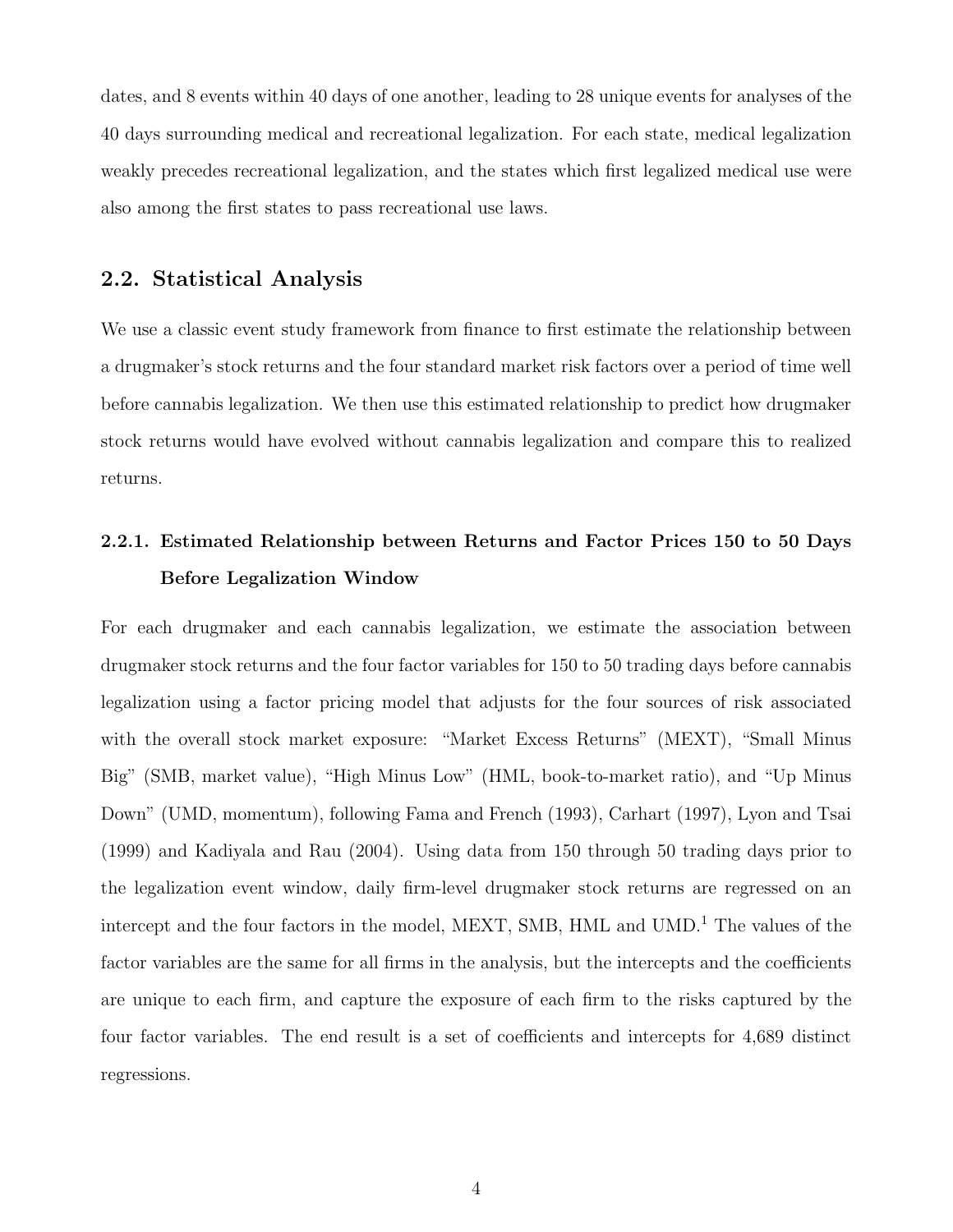#### 2.2.2. Predicting Returns Around Legalization

We use the coefficients from the factor pricing model regressions to predict how returns would have evolved over the 20 days before and after cannabis legalization, had it not occurred. Using data on the four factor returns for this 40-day window, we multiply them by the firm-specific coefficients from the regressions and add these values to the firm's corresponding intercept to get each firm's *predicted* returns for the period. These predicted returns are our counter-factual, i.e. they predict what would have happened without cannabis legalization. To relate our framework to the potential outcomes framework [\(Rosenbaum and Rubin 1983\)](#page-17-9), we can consider predicted returns as our control group and realized returns as our treated group. Our primary identifying assumptions are that the estimated relationship between drugmaker returns and market factors remains the same between the 100-day period (150-50 days prior to legalization) in which we generated the intercepts and coefficients and the 40-day period in which cannabis legalization occurred, and that investors respond quickly and completely to publicly available information, consistent with the efficient markets hypothesis [\(Fama 1965,](#page-16-6) [1970\)](#page-16-7).

We then calculate the difference between the realized (treated) and predicted (control) returns for each day in the 40-day study window, yielding what are called abnormal returns (AR). Finally, we aggregate the abnormal returns over the 40-day study period to estimate daily cumulative abnormal returns (CARs). We compare cumulative returns for realized drugmaker stock prices (treated) and predicted stock prices (control) over the 40-day period surrounding the legalization event to evaluate how drugmaker returns actually evolved as compared to how we would have expected them to evolve without the legalization. More formally, we test whether the daily difference between realized and predicted cumulative returns is statistically significant, calculating t-test statistics for daily CARs, ARs, and differences in ARs across medical and recreational events and generic and brand drugmakers, assuming cross-sectional independence as in [Serra](#page-17-10) [\(2004\)](#page-17-10). Following the finance literature, our results are robust to the dependence assumption test of [Brown and Warner](#page-15-4) [\(1980\)](#page-15-4), and we adjust the standardized residuals for event-induced changes in volatility as in [Boehmer et al.](#page-15-5) [\(1991\)](#page-15-5) and cross-correlation as in Kolari and Pynnönen  $(2010)$ .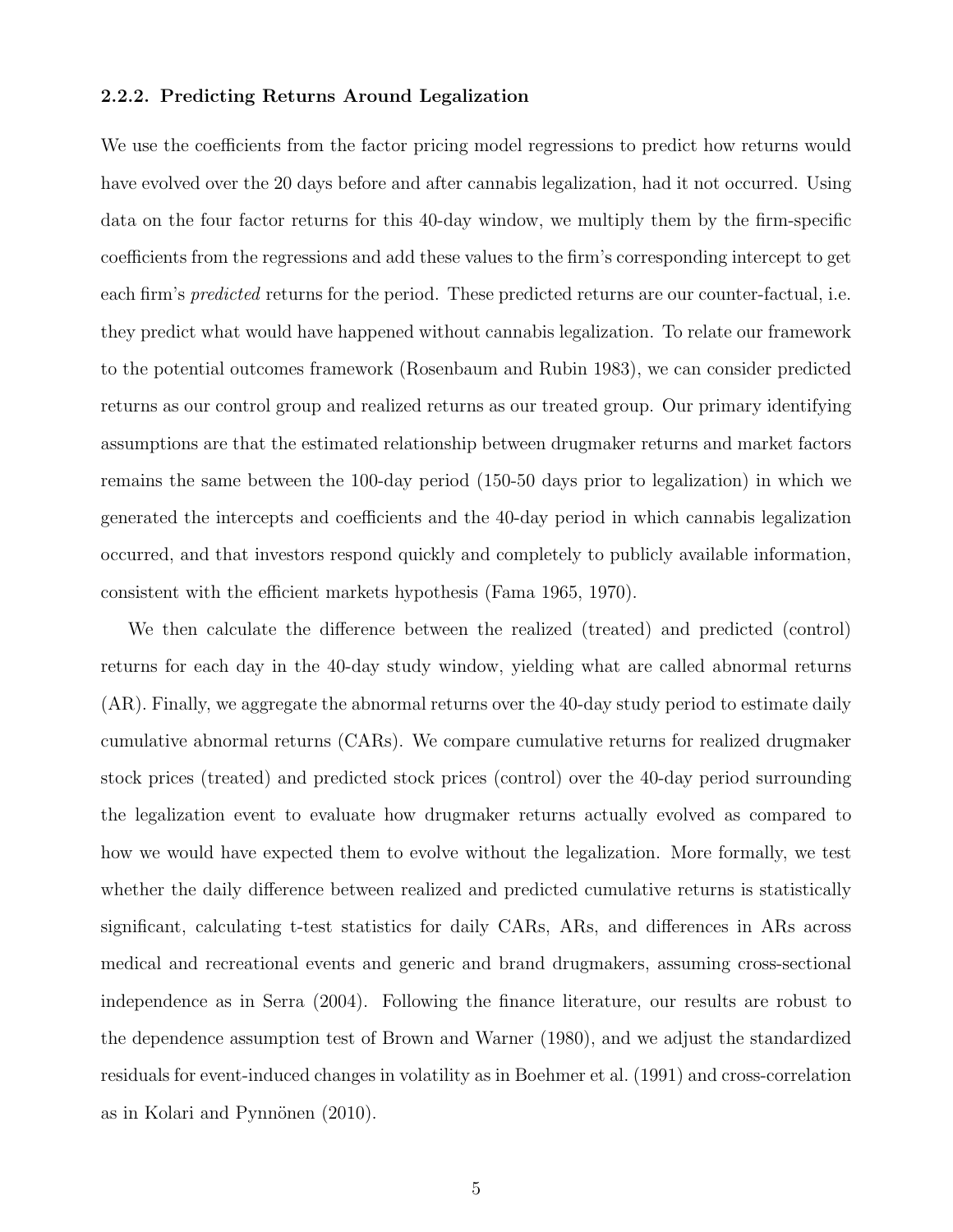#### 2.3. Investor Response Timing

In classic finance studies, most of the public information disseminates quickly with investors responding to events, such as earnings releases, within a short time frame around the event date. In our setting, the timing and magnitude of information dissemination is less clear-cut. Election uncertainty is typically resolved in the two weeks preceding the election [\(Pantzalis et](#page-17-11) [al. 2000\)](#page-17-11), with prediction markets operating with only a 1.5 percentage point margin of error in the week prior to major elections [\(Wolfers and Zitzewitz 2004\)](#page-18-2). Hence, we anticipate that some of the stock market response will precede the actual date of enactment.

The method of legalization may further affect how early investors respond. Governors often state their intention to sign or veto when the bill passes the legislature, but before the bill reaches their desk, which determines the date of the enactment. In comparison, for ballot initiatives investors have less information about the likelihood that the initiative passes before the formal vote is tallied. Because we expect investors to respond to changes in information and not formal policy dates, and given most recreational cannabis legalization occurred via ballot initiative, we anticipate the stock market response for recreational legalization will begin closer to the date of the enactment (day zero) than for medical legalization.

We expect that the stock market response will persist throughout our event study window, however, the literature indicates that some reversion will occur due to market overreaction that subsequently reverts [\(Barberis et al. 1998\)](#page-15-6) or responses to noisy information that are later adjusted [\(Brunnermeier 2005\)](#page-15-7). Markets which receive less investor attention, e.g., smaller markets, tend to exhibit a more persistent response [\(Barber and Odean 2007\)](#page-15-8), suggesting that the effect may be more persistent for medical legalization than for recreational legalization and for smaller generic drugmakers than for larger brand ones.

### 2.4. Estimating Changes in Drugmaker Sales

Using tools from finance, we translate changes in stock returns into sales revenues, with major implications for U.S. spending on conventional pharmaceutical medications. We use a technique applied widely in corporate finance, e.g. [Damodaran](#page-15-9) [\(2011\)](#page-15-9), to estimate the implied change in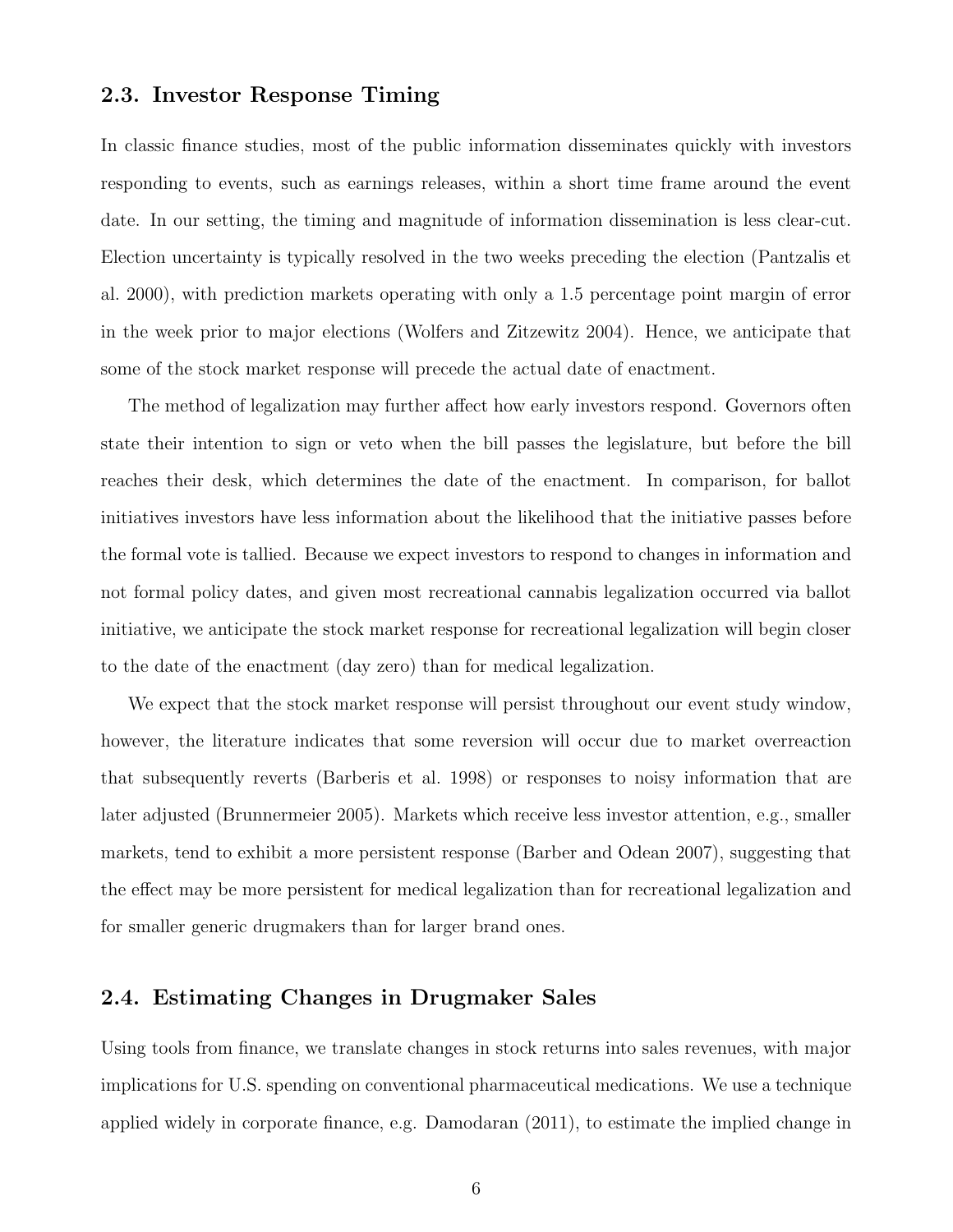sales per share given changes in stock prices using industry-level price-to-sales ratios. These ratios enable one to relate market value (stock price per share times the number of shares) to total sales revenues (sales per share times the number of shares).<sup>2</sup> For each event, we use the price-to-sales ratio for that year, with the exception of 1996, where we use the value for 1998. The average ratio of price-to-sales for the pharmaceutical industry between 1998 to 2019 was 4.91, with values ranging from 2.57 in 2008 to 8.28 in 1998, based on publicly available data [\(Damodaran 2021\)](#page-15-10). We start by taking each company's market value at the beginning of the event. This is estimated as the product of the current price per share and the number of the shares outstanding and is a forward-looking measure of the expected company's cash flows and their risk. Next, we multiply the market value by the cumulative abnormal return at the end of the event window to obtain the change in each firm's market value from each event. Lastly, we divide the change in the firm's market value by the stock price-to-sales ratio to get the change in firm's annual sales from the event. The total of these estimated changes across all firms listed as of the time of the event yields the annual sales change per event as expected by stock market participants.

### 2.5. Sensitivity Analysis

Three states (California, Massachusetts, and Nevada) all legalized recreational cannabis in November 2016, which also coincided with the election of Donald Trump. Because this election rallied pharmaceutical markets [\(Wagner et al. 2017\)](#page-17-12), we conduct a sensitivity check on our analyses by excluding November 2016 events.

### 2.6. Limitations

This study has four primary limitations. First, we only observe effects on publicly listed pharmaceutical firms. Although most of the large pharmaceutical manufacturers are publicly listed, some are not, including most notably the opioid manufacturer Purdue Pharma. Because we fail to observe effects for private firms, our results underestimate the effect of legal cannabis on conventional drug spending.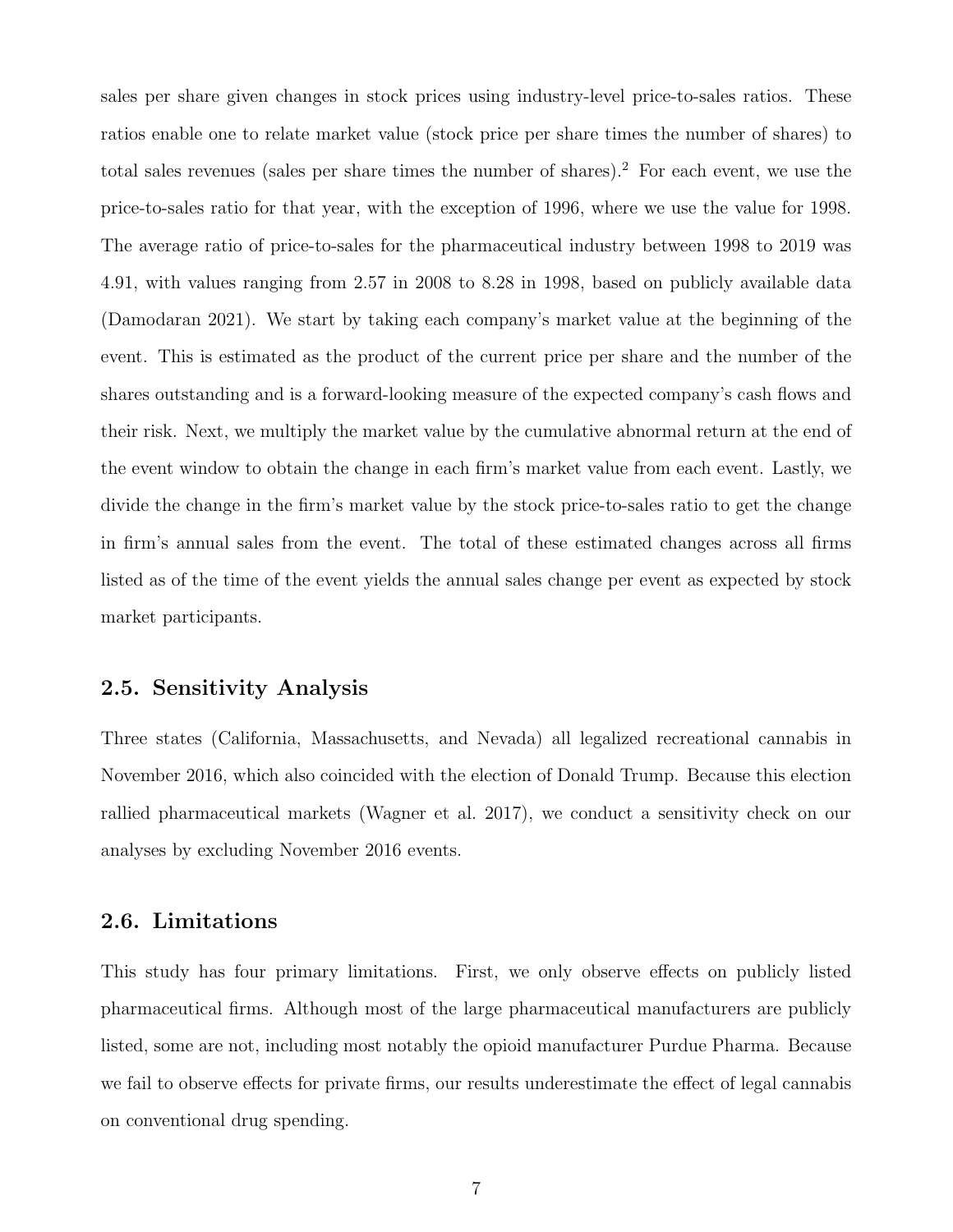Second, our treatment — cannabis legalization — brings challenges for estimation. As discussed earlier, investors respond to information, not policy events. Our legalization events vary in both the timing of information dissemination and the size of the new legal cannabis market. This heterogeneity will add measurement error, biasing our estimates toward zero. For legalization via ballot initiatives, there is a concern that there may be other ballot measures or electoral outcomes that affect the pharmaceutical industry. If other measures are systematically likely to be listed with cannabis legalization, our measure of legalization's effect will include the effect from these measures, with an ambiguous net effect on our estimate. This is a greater risk for recreational legalization, which is primarily passed via ballot initiatives.

Third, the event study framework relies on a baseline model that uses historical data to predict hypothetical returns in the absence of the event. We use the canonical asset pricing model in finance, so limitations may come from the selected period for the baseline model  $(150-50$  days before legalization) and the event window (20 days before and after legalization).<sup>3</sup> Poor choices for these windows can reduce the precision of the predicted returns, reducing the statistical power to detect an effect. We followed norms within finance literature for the length and timing of these windows.

Finally, we assume that investors behave rationally. This assumption does not have an impact on the methodology, but rather on the interpretation of the results. However, if a substantial enough fraction of investors act for speculative reasons unrelated to the predicted effect of cannabis legalization on drugmaker sales, we may over- or underestimate the effect of cannabis legalization on drugmaker market value and the implied effect on drug spending in the U.S.

### 3. Study Results

### 3.1. Changes for Combined, Medical and Recreational Legalization

Comparing predicted and actual cumulative returns (CRs) for drugmakers reveals changes in investor behavior around cannabis legalization. In Exhibit [2,](#page-21-0) the solid line of the top panel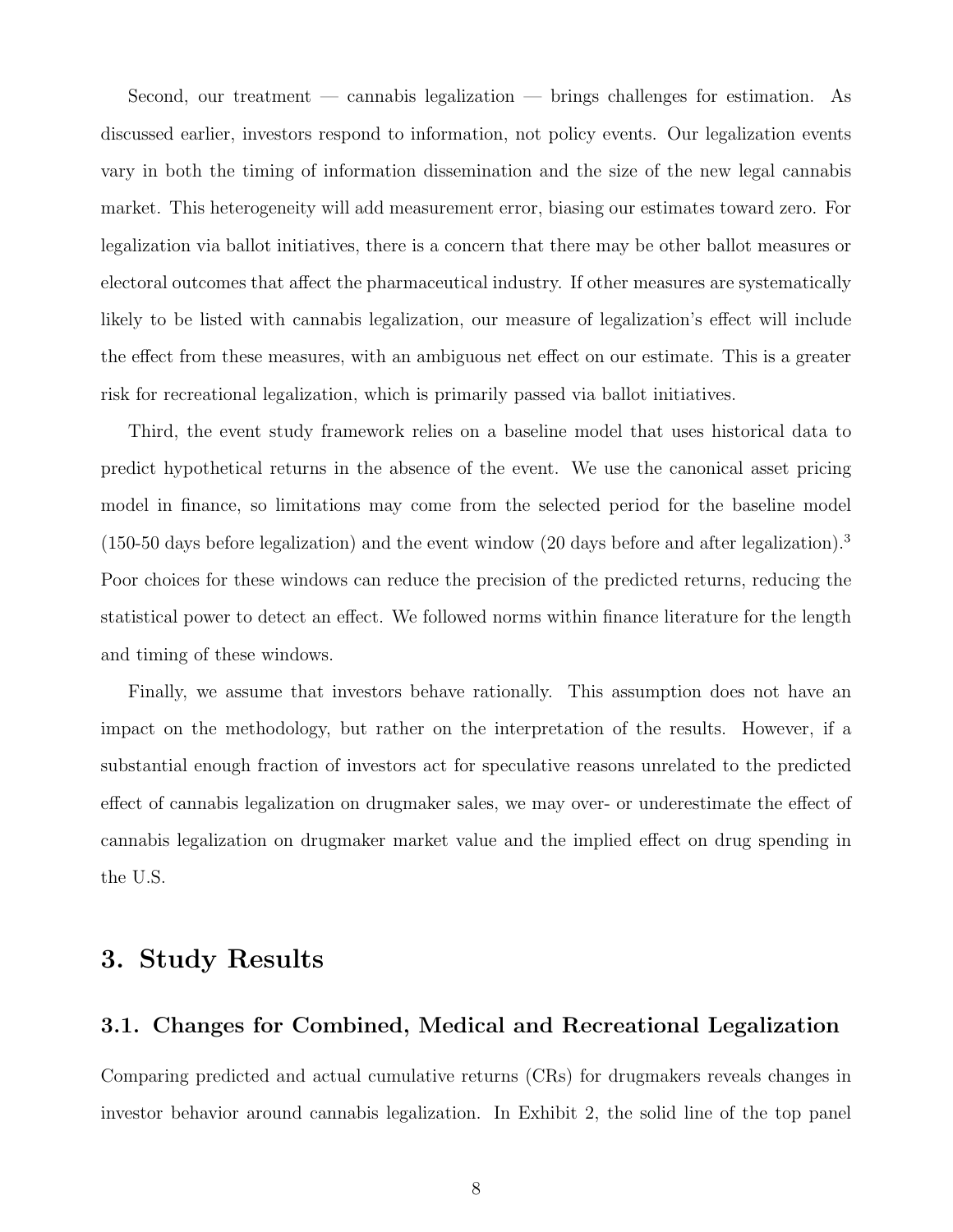shows realized cumulative returns for drugmakers (treated) over time. The dashed line shows predicted returns (control) over time.<sup>4</sup> We note that the treated and control cumulative returns in Panel (a) are nearly identical until about ten business days before legalization, at which point the treated line steeply decreases while the control line stays about the same. About five days before the event, the two lines become parallel again, though now with a gap of about 1-2% between them. After this point, drugmaker returns once again reflect patterns in the overall market. The estimated cumulative abnormal returns (CARs), i.e. the cumulative difference between treated and control abnormal returns over the event window, and the corresponding 95% confidence interval, are plotted in Panel (b) of Exhibit [2.](#page-21-0) The difference is about 1.5- 2%, statistically significant, and persists during the 20 business days following the event. This corresponds to a loss of about \$133-177M per firm.<sup>5</sup>

When we break out investor responses across medical and recreational legalization, we find that much of the average effect in Exhibit [2](#page-21-0) is driven by medical legalization events. In Exhibit [3,](#page-22-0) Panel (a) shows CRs for medical legalization and (b) shows CRs for recreational legislation.<sup>6</sup> The results for medical legalizations in Panel (a) look very similar to our results in Panel (a) of Exhibit [2](#page-21-0) in terms of magnitude and the timing of changes between treated and control CRs.

In contrast, the CRs for recreational legalizations in Panel (b) of Exhibit [3](#page-22-0) show three key differences from our overall results: there is a much steeper decrease in the two weeks prior to the election and the difference in cumulative returns between treated and control returns resolves slightly closer to the time of legalization and does not persist. Given fewer recreational legalization events, we have less statistical power and results for recreational markets may be more sensitive to outliers, in particular November 2016. When we exclude November 2016 events, the gap between treated and control CRs is persistent and the departure less steep (see Panel B of Appendix Table [A.4\)](#page-27-0). The outsized effect of November 2016 on recreational market estimates may be driven by two factors. The steep initial decrease may reflect that California, Nevada, and Massachusetts all legalized recreational cannabis use that year, with California the largest state in the U.S. by population. The lack of a persistent effect when including November 2016 may reflect the unexpected outcome of the U.S. presidential election, which rallied pharmaceutical markets [\(Wagner et al. 2017\)](#page-17-12).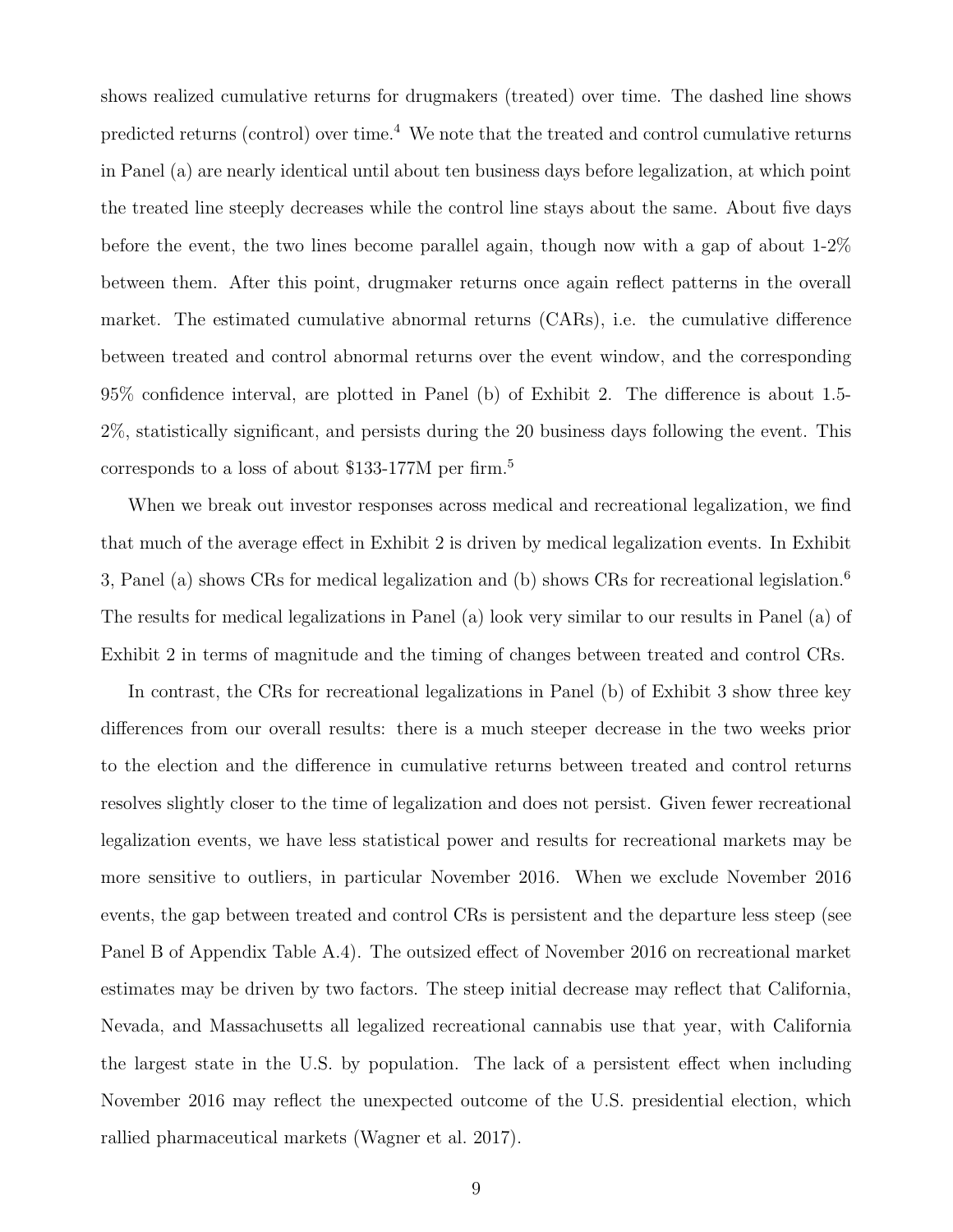#### 3.2. Changes for Brand and Generic Drugmakers

Next, we use our smaller sample to break out investor responses for generic and brand drugmakers in Panels (c) and (d) of Exhibit [3](#page-22-0) and find that generic drugmaker returns, in percentage terms, likely drive our main result.<sup>7</sup> The investor response for generic drugmakers is larger in magnitude and is persistent. In contrast, for brand drugmakers, treated returns depart later from the control, the difference is smaller, and it disappears a few days after the event. The difference in the response across generic and brand drugmakers is statistically significant and persistent.<sup>8</sup> However, though generic manufacturers have a greater percentage decrease at the time of enactment, about 1.3% versus 0.7%, the vast difference in market value of generic and brand firms shown in Table [A.2](#page-25-0) means that the decrease in market value for generic firms is much smaller: \$32M for generic versus \$786M for brand firms.

### 3.3. Implied Change in Drugmaker Sales

Table [1](#page-19-0) presents estimated changes in annual total sales per event. We find the average change in a firm's market value per legalization event is \$63M with a total impact on market value across firms per event of \$9.8B. Using the historical price-to-sales ratio of drugmakers for the year associated with each legalization event, this implies a change in annual sales across all drugmakers of \$3B per event. When we separately assess changes for medical and recreational events, medical legalization implies an annual sales decrease of \$2.4B. The implied sales decrease from recreational legalization is about 129% greater than that of medical legalization. Comparing effects on generic and brand drugmakers, we find the effect on brand drugmakers is 224% larger than the effect on generic drug maker sales.

### 4. Discussion

Our results show that cannabis legalization is associated with a decrease in the stock market returns for pharmaceutical firms. Medical legalization generates a more muted effect on cumulative returns than recreational legalization but is more persistent. Generic firms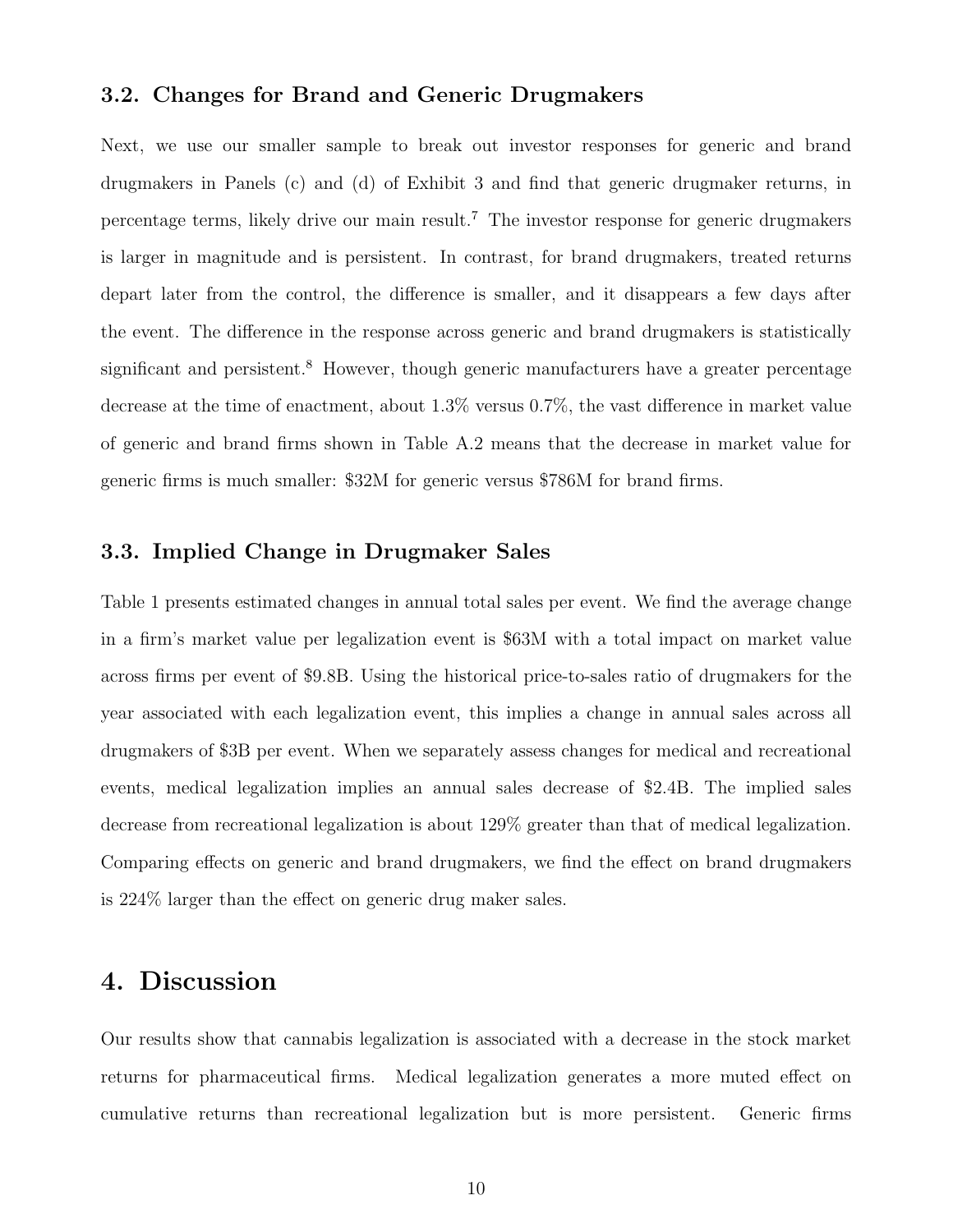are affected more in percentage terms, while brand firms are more affected in terms of magnitude due to their larger market value. The negative impact of cannabis legalization on pharmaceutical firm returns consistently occurs within twenty days prior to enactment, with the uncertainty resolving sooner for medical legalizations than for recreational legalizations.

The documented anticipatory behavior and the persistence of the effect follow the literature in finance and political science. The market anticipates the event with significant accuracy within the two weeks prior to the event, as has been documented in studies of prediction markets [\(Wolfers and Zitzewitz 2004\)](#page-18-2), stock market election responses [\(Pantzalis et al. 2000\)](#page-17-11) and stock market trading patterns in the days before announcements by the U.S. Federal Reserve [\(Lucca](#page-16-9) [and Moench 2015\)](#page-16-9), and the effect exhibits some reversion [\(Barberis et al. 1998;](#page-15-6) [Brunnermeier](#page-15-7) [2005;](#page-15-7) [Barber and Odean 2007\)](#page-15-8). As predicted, recreational legalizations, which occur primarily through ballot initiatives, resolve uncertainty closer to the event than typically more predictable signings of legislation by state governors, with state governors having between 3 and 45 days to sign or veto legislation [\(Statescape 2021\)](#page-17-13). Following [Barber and Odean](#page-15-8) [\(2007\)](#page-15-8), we find that events that likely received less media attention are more persistent, i.e., effects in response to medical legalizations, which only affect a sub-population in a state, and for generic drugmakers, which are substantially smaller in market value than brand manufacturers.

### 4.1. Competitive Pressure from Cannabis Entry

Our finding that cannabis entry decreases returns for both generic and brand drug makers is novel. Generic entry tends to increase brand drug prices in what is known as the generic entry paradox [\(Castanheira et al. 2019\)](#page-15-11). We see four main reasons for why cannabis entry differs from conventional generic entry. First, patient reports and studies of prescription drug use following cannabis legalization indicate cannabis effectively treats several conditions simultaneously, unlike most conventional drugs, which are typically treatments targeted at and FDA-approved for a limited number of conditions. If cannabis use can address several medical conditions at once, the net effect on drug spending may be much larger than typical generic drug entry, which competes only with the original brand formulary and FDA-approved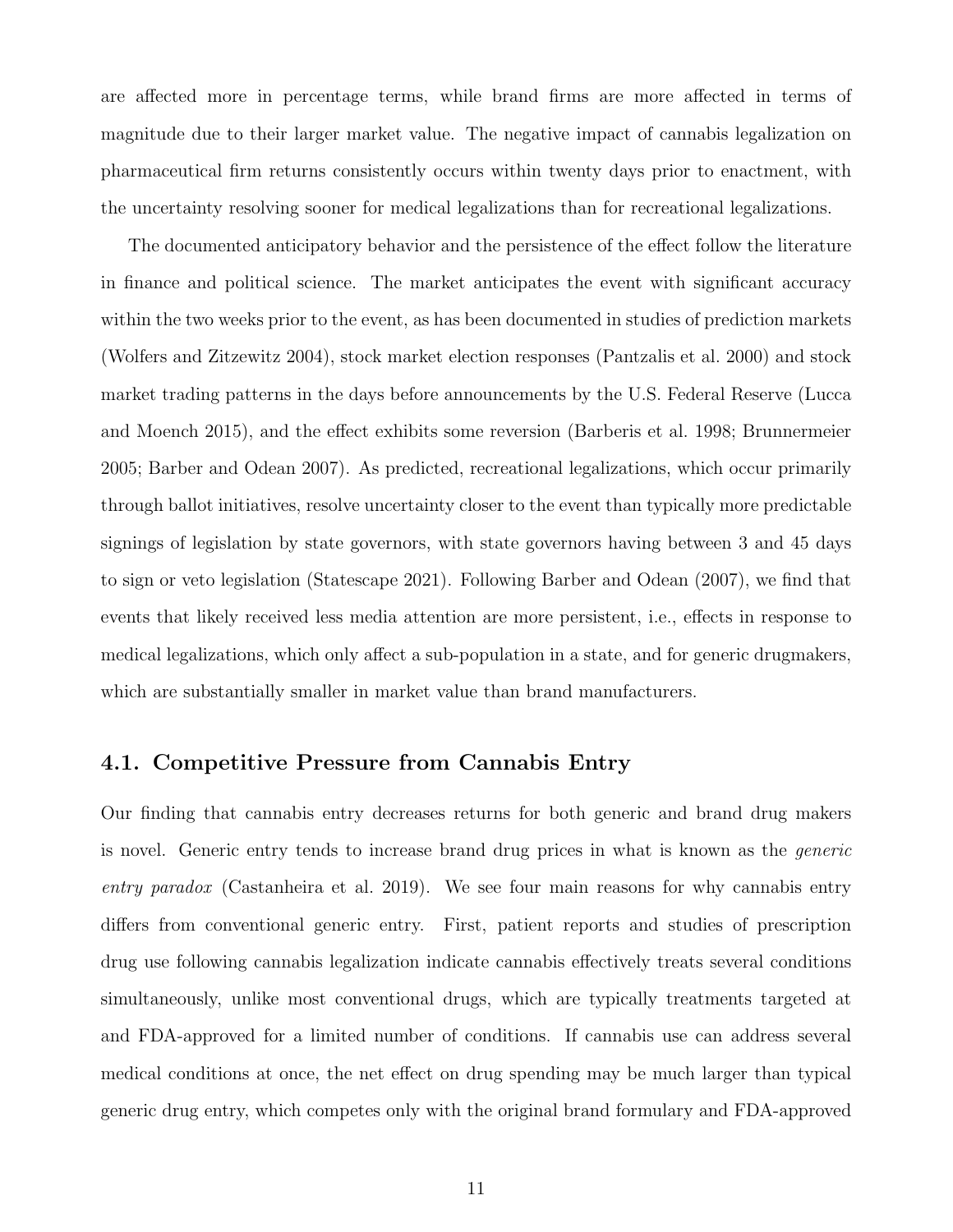generic therapeutic equivalents. Second, generic entrants tend to have small advertising budgets [\(Castanheira et al. 2019\)](#page-15-11), while cannabis advertising after legalization is widespread [\(Krauss et](#page-16-10) [al. 2017\)](#page-16-10). Third, barriers to entry for cannabis production are typically low, in stark contrast to entry costs for conventional generic drugmaking, meaning that, although cannabis production is smaller scale and state-specific, more cannabis producers are likely to enter simultaneously. In contrast, conventional generic manufacturers have large centralized operations and distribution networks across state and country borders, with their products each individually approved by the FDA. Lastly, in the case of recreational legalization, cannabis enters essentially as an overthe-counter medication or herbal supplement with lower barriers to access than conventional prescription drugs.

### 4.2. Implied Change in Sales and Conventional Drug Spending

The substantial documented changes in drug company sales from cannabis legalization imply investors expect a correspondingly large change in spending on conventional prescription and over-the-counter pharmaceuticals by consumers and insurers. (We do not include non-retail drug spending, e.g., inpatient drug spending, for which cannabis is not a likely alternative.) Therefore, we can use our estimates of the anticipated change in drug sales in response to state-level legalization to estimate the change in conventional pharmaceutical drug spending if those states that do not have legal cannabis were to legalize it. In 2017, prescription drug spending in the U.S. was estimated to be \$333B [\(Cubanski et al. 2019\)](#page-15-12), while an estimate from 2010 indicates an OTC market of about \$23B [\(Booz and Co. 2012\)](#page-15-13). Using the average medical legalization effect of \$2.4B, if the remaining 16 states were to legalize medical cannabis alone, spending on conventional retail pharmaceuticals in the United States would decrease by \$38.4B, or by about  $10.8\%$ .<sup>9</sup>

Our estimate of the impact of cannabis legalization on drug spending does not directly relate to previous studies. Even among other studies considering national-level spending, our estimates differ because we measure the total annual sales impact rather than payerspecific annual spending and capture a broader range of drugs. For comparison, [Bradford and](#page-15-1)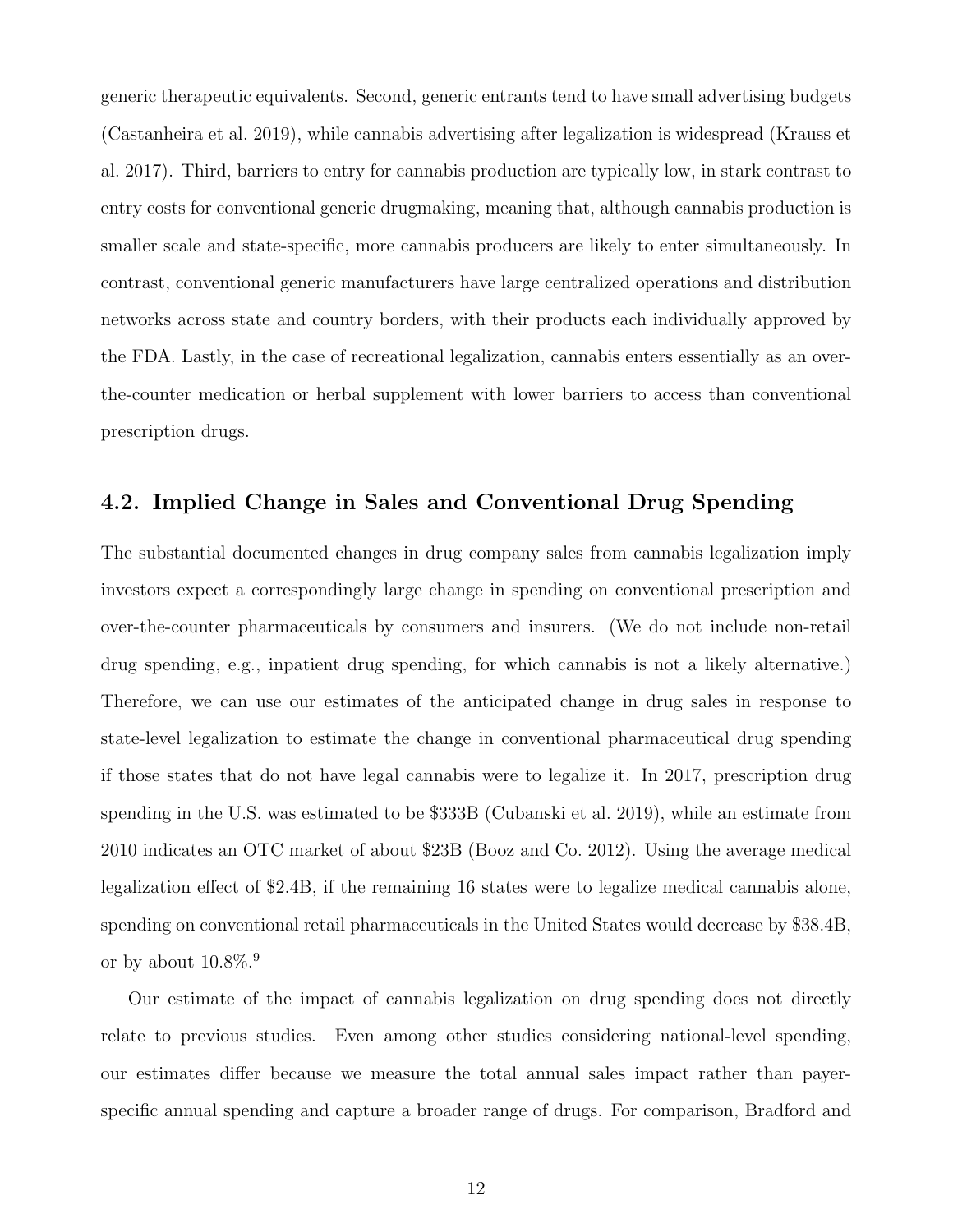[Bradford](#page-15-1) [\(2017\)](#page-15-1) estimated fee-for-service Medicaid spending on prescription drugs following medical cannabis legalization. Using spending on treating nine conditions for which they found medical cannabis to be a likely substitute, [Bradford and Bradford](#page-15-1) [\(2017\)](#page-15-1) predicted annual prescription drug spending would have been \$1B lower in 2014 if all 30 states without legal medical cannabis in 2014 had legalized medical cannabis. In addition to capturing a larger number of drugs, a larger number of conditions, and all payers, our estimate may be larger also because, unlike [Bradford and Bradford](#page-15-1) [\(2017\)](#page-15-1), who take drug prices as given, our estimate captures the competitive pressure on prices that cannabis puts on both brand and generic drugmakers for both prescription and over-the-counter drugs.

### 5. Conclusion

Using a data set and estimation approach novel to health policy, we find evidence that investors predict legal cannabis access will significantly decrease sales of conventional pharmaceutical drugs. Legal cannabis applies competitive pressure to both generic and brand drug markets, across both classes of drugmakers. This makes legal cannabis distinct from typical brand drug patent expiration and generic drug entry [\(Caves et al. 1991;](#page-15-14) [Grabowski and Vernon 1992;](#page-16-11) [Frank](#page-16-12) [and Salkever 1997;](#page-16-12) [Wiggins 2004\)](#page-16-13). Our use of stock return data permits us to estimate changes in conventional drug spending on drugs produced by publicly-listed firms for all payers and types of patients affected. We predict that if the remaining 16 states without medical cannabis legalization were to legalize cannabis, spending on conventional pharmaceutical drugs would decrease by almost 11%. Finally, our study suggests cannabis may be a useful tool for increasing competition in U.S. drug markets.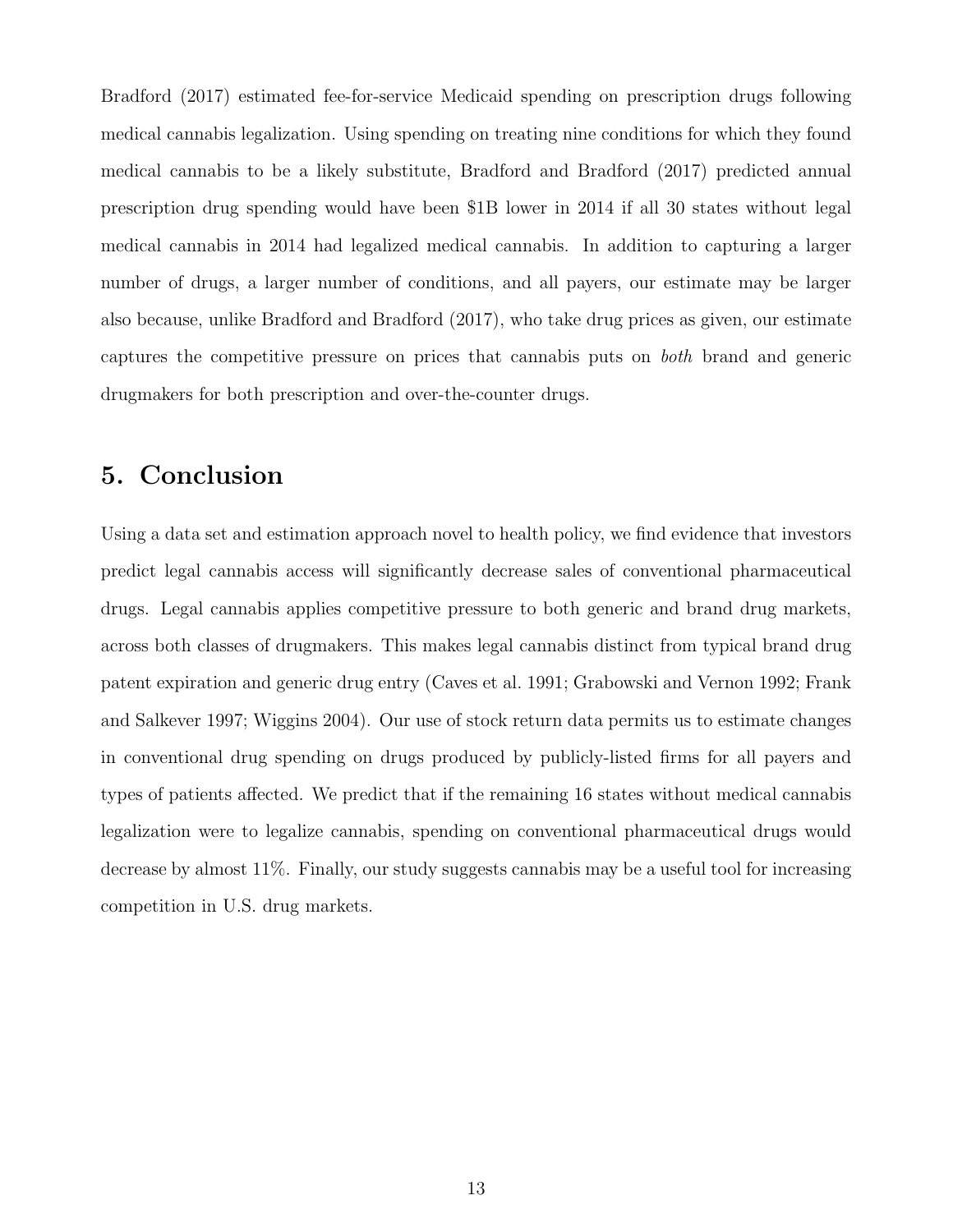### Footnotes

<sup>1</sup>Our analysis uses the Fama-French-Carhart model. Results are robust to alternative window lengths and baseline models that rely on one risk factor and are more parsimonious [\(Sharpe 1964;](#page-17-14) [Lintner 1965\)](#page-16-14).

<sup>2</sup>Estimating the effect of a change in market value on future sales was first established in the seminal work of [Gordon and Shapiro](#page-16-15) [\(1956\)](#page-16-15).

<sup>3</sup>Our results are robust to varying these window lengths.

<sup>4</sup>A table with t-tests and their precision is available in the Appendix, see Table [A.3,](#page-26-0) which also shows that these results are robust to excluding the November 2016 election.

<sup>5</sup>This is calculated by multiplying the cumulative abnormal returns value,  $1.5-2\%$ , by the average market value, \$8.86B.

<sup>6</sup>T-tests for both CRs and CARs are available in Appendix Table [A.4.](#page-27-0) These results are robust to excluding the November 2016 election.

<sup>7</sup>T-tests and their statistical significance are presented in Table [A.5.](#page-28-0)

<sup>8</sup>This is clear in columns 3 and 6 of Table [\(A.5\)](#page-28-0). A negative number indicates that the generic makers' response is lower (more negative) than the brand makers' response. These differences are negative in most cases and become highly statistically significant a few days before the event. The effect persists until the end of the event window.

<sup>9</sup>This estimate comes from the product of 16 states and the total annual sales impact per medical event of 2.4B in Table [1.](#page-19-0) For the percent change, we then divide by 333B plus 23B.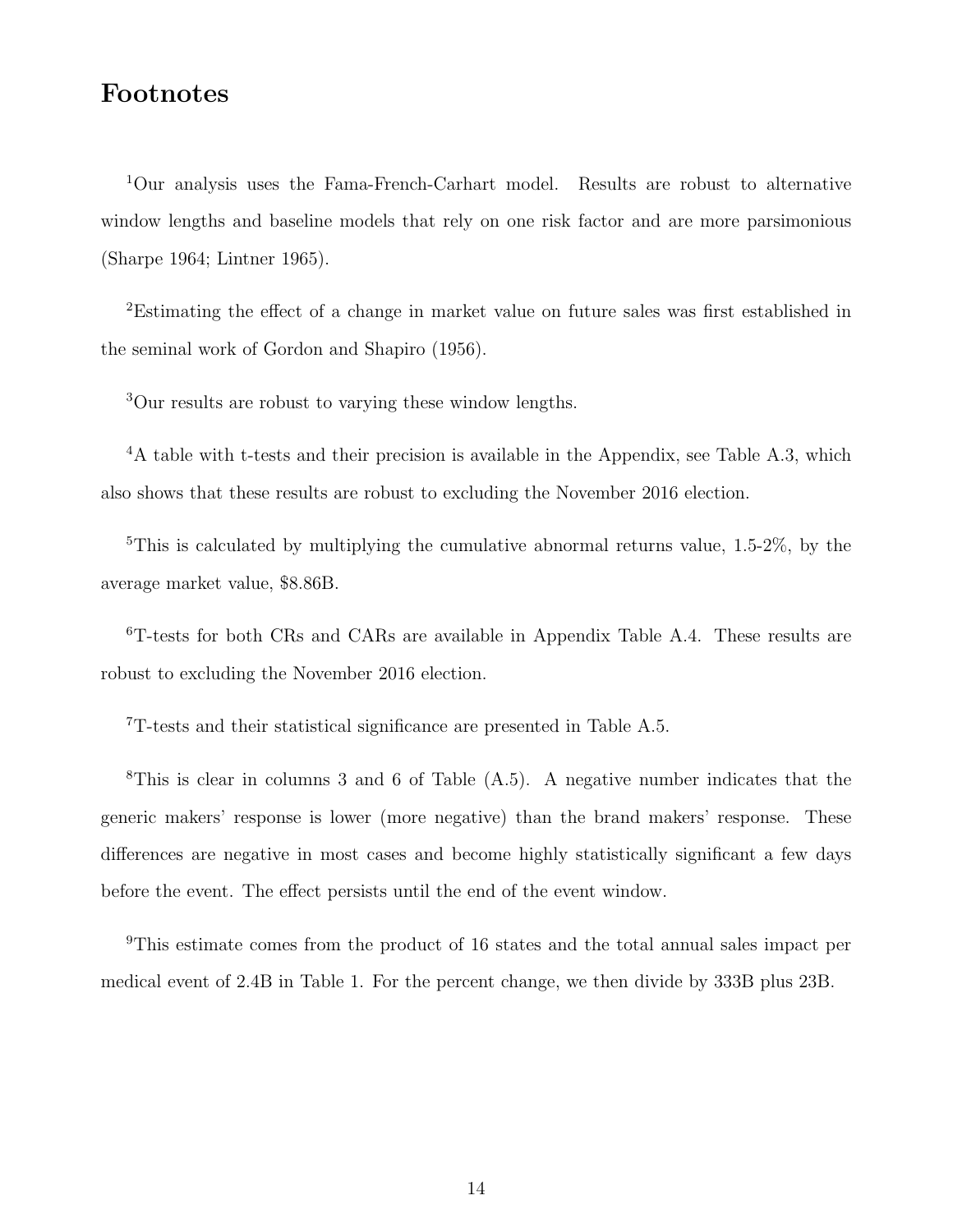### References

- <span id="page-15-8"></span>Barber, Brad M. and Terrance Odean, "All that glitters: The effect of attention and news on the buying behavior of individual and institutional investors," The Review of Financial Studies, 2007, 21 (2), 785–818.
- <span id="page-15-6"></span>Barberis, Nicholas, Andrei Shleifer, and Robert Vishny, "A model of investor sentiment," Journal of Financial Economics, 1998, 49 (3), 307–343.
- <span id="page-15-5"></span>Boehmer, E., J. Musumeci, and A. B. Poulsen, "Event-study methodology under conditions of event-induced variance," Journal of Financial Economics, 1991, 30 (2), 253–272.
- <span id="page-15-13"></span>Booz and Co., ""The Value of OTC Medicine in the United States"," Technical Report, Consumer Healthcare Products Association January 2012.
- <span id="page-15-0"></span>Bradford, Ashley C and W David Bradford, "Medical marijuana laws reduce prescription medication use in Medicare Part D," Health Affairs, 2016, 35 (7), 1230–6.
- <span id="page-15-1"></span> $\Box$  and  $\Box$ , "Medical marijuana laws may be associated with a decline in the number of prescriptions for Medicaid enrollees," Health Affairs, 2017, 36 (5), 945–951.
- <span id="page-15-4"></span>Brown, S. J. and J. B. Warner, "Measuring security price performance," Journal of Financial Economics, 1980, 8 (3), 205–258.
- <span id="page-15-7"></span>**Brunnermeier, Markus K.**, "Information leakage and market efficiency," The Review of Financial Studies, 2005, 18 (2), 417–457.
- <span id="page-15-3"></span>**Carhart, Mark**, "On persistence in mutual fund performance," *Journal of Finance*, 1997, 52, 57–82.
- <span id="page-15-11"></span>Castanheira, Micael, Carmine Ornaghi, and Georges Siotis, "The unexpected consequences of generic entry," Journal of Health Economics, 2019, 68, 102243.
- <span id="page-15-14"></span>Caves, R.E., M.D. Whinston, and M.A. Hurwitz, "Patent Expiration, Entry and Competition in the U.S. Pharmaceutical Industry: An Exploratory Analysis," Brookings Papers on Economic Activity, 1991, pp. 1–66.
- <span id="page-15-12"></span>Cubanski, Juliette, Matthew Rae, Katherine Young, and Anthony Damico, "How Does Prescription Drug Spending and Use Compare Across Large Employer Plans, Medicare Part D, and Medicaid?," [https://www.kff.org/medicare/issue-brief/](https://www.kff.org/medicare/issue-brief/how-does-prescription-drug-spending-and-use-compare-across-large-employer-plans-medicare-part-d-and-medicaid) how-does-prescription-drug-spending-and-use-compare-across-large-employer-plans-medicare-part-d-and 2019. Accessed: 2021-5-11.

<span id="page-15-9"></span>Damodaran, Aswath, Applied Corporate Finance, Wiley&Sons, 2011.

- <span id="page-15-10"></span>, "Damodaran online," http://www.stern.nyu.edu/∼[adamodar/pc/datasets/psdata.xls,](http://www.stern.nyu.edu/~adamodar/pc/datasets/psdata.xls) 2021. Accessed: 2021-1-12.
- <span id="page-15-2"></span>Doremus, Jacqueline, Sarah Stith, and Jacob Vigil, "Using recreational cannabis to treat insomnia: Evidence from over-the-counter sleep aid sales in Colorado," Complementary Therapies in Medicine, 2019, 47 (102207).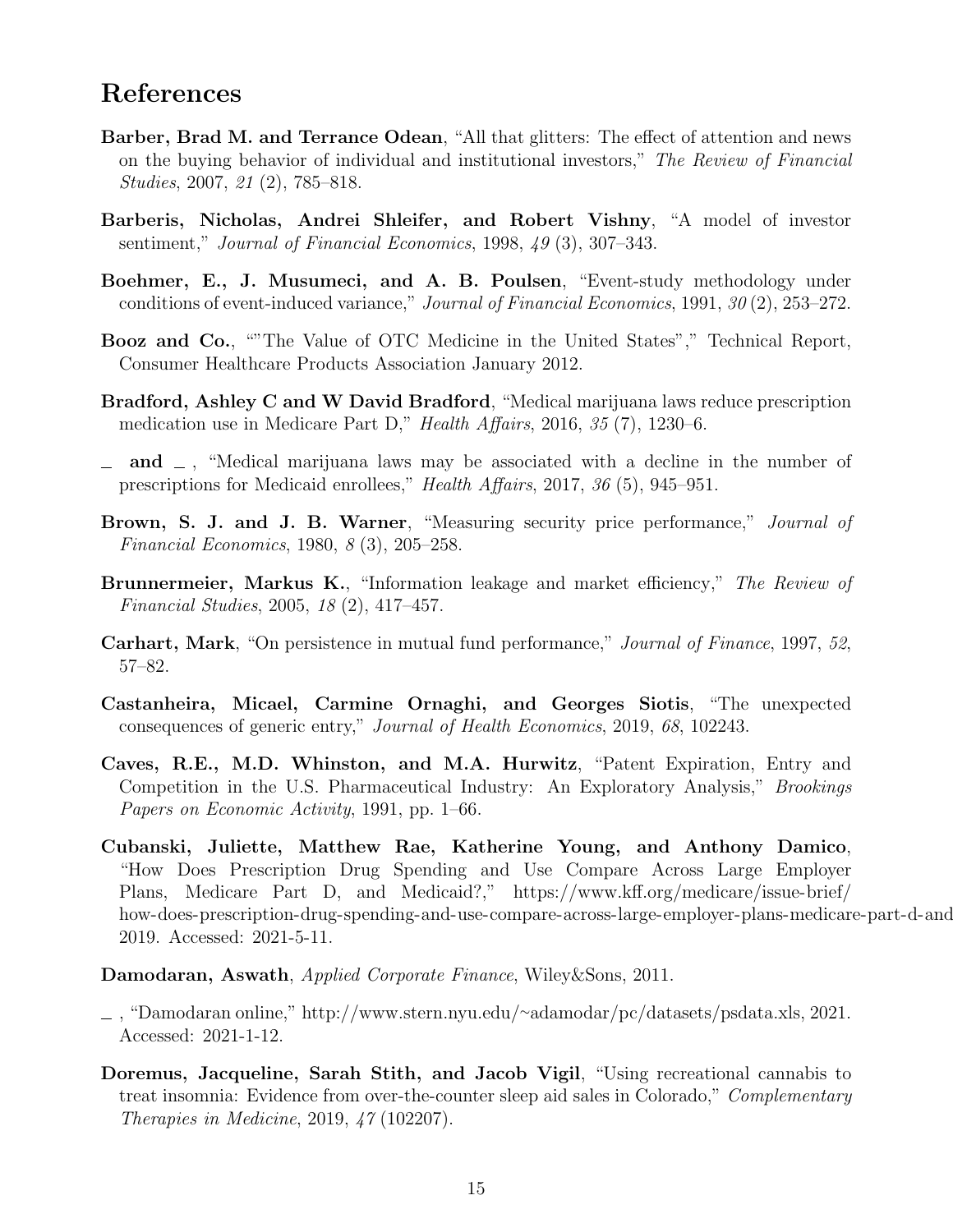- <span id="page-16-0"></span>Doremus, J.D., S.S Stith, and J.M. Vigil, "Off-Label Use of Recreational Cannabis: Acid Reflux in Colorado," Economics Bulletin, 2020, 40, 338–348.
- <span id="page-16-6"></span>Fama, Eugene F., "The Behavior of Stock Market Prices," The Journal of Finance, 1965, 38, 34–105.
- <span id="page-16-7"></span> $\Box$ , "Efficient Capital Markets: A Review of Theory and Empirical Work," The Journal of Finance, 1970, 25 (2), 383–417.
- <span id="page-16-2"></span>and Kenneth R. French, "Common risk factors in the returns on stocks and bonds," Journal of Financial Economics, 1993, 33, 3–56.
- <span id="page-16-12"></span>Frank, Richard G. and David S. Salkever, "Generic entry and the pricing of pharmaceuticals," Journal of Economics and Management Strategy, 1997, 6 (1), 75–90.
- <span id="page-16-3"></span>French, Ken, "Current Research Returns," [https://mba.tuck.dartmouth.edu/pages/faculty/](https://mba.tuck.dartmouth.edu/pages/faculty/ken.french/data_library.html) [ken.french/data](https://mba.tuck.dartmouth.edu/pages/faculty/ken.french/data_library.html) library.html 2021. Accessed: 2021-1-12.
- <span id="page-16-15"></span>Gordon, Myron J. and Eli Shapiro, "Capital Equipment Analysis: The Required Rate of Profit," Management Science, 1956, 3, 102–110.
- <span id="page-16-11"></span>Grabowski, Henry G. and John M. Vernon, "Brand Loyalty, Entry, and Price Competition in Pharmaceuticals after the 1984 Drug Act," The Journal of Law Economics, 1992, 35, 331–350.
- <span id="page-16-1"></span>Ingraham, Christopher, "A pharma company that spent \$500,000 trying to keep pot illegal just got DEA approval for synthetic marijuana," The Washington Post, 2017. March 24, 2017.
- <span id="page-16-4"></span>John, Brad Barber Lyon and Chih-Ling Tsai, "Improved methods for tests of long-run stock abnormal returns," Journal of Finance, 1999, 54, 165–2001.
- <span id="page-16-5"></span>Kadiyala, Padmaja and P. Raghavendra Rau, "Investor Reaction to Corporate Event Announcements: Underreaction or Overreaction?," Journal of Business, 2004, 77 (2), 357– 386.
- <span id="page-16-8"></span>Kolari, J. W. and S. Pynnönen, "Event study testing with cross-sectional correlation of abnormal returns," Review of Financial Studies, 2010, 23 (11), 3996–4025.
- <span id="page-16-10"></span>Krauss, Melissa J, Shaina J Sowles, Auriann Sehi, Edward L Spitznagel, Carla J Berg, Laura J Bierut, and Patricia A Cavazos-Rehg, "Marijuana advertising exposure among current marijuana users in the US," Drug and alcohol dependence, 2017, 174, 192–200.
- <span id="page-16-14"></span>Lintner, John, "The valuation of risk assets and the selection of risky investments in stock portfolios and capital budgets," Review of Economics and Statistics, 1965, 47, 13–37.
- <span id="page-16-9"></span>Lucca, David O. and Emmanuel Moench, "The pre-FOMC announcement drift," The Journal of Finance, 2015, 70 (1), 329–371.
- <span id="page-16-13"></span>Maness, Robert Wiggins Steven N.and, "Price Competition in Pharmaceuticals: The Case of Antinfectives," Economic Inquiry, 2004, 42, 247–263.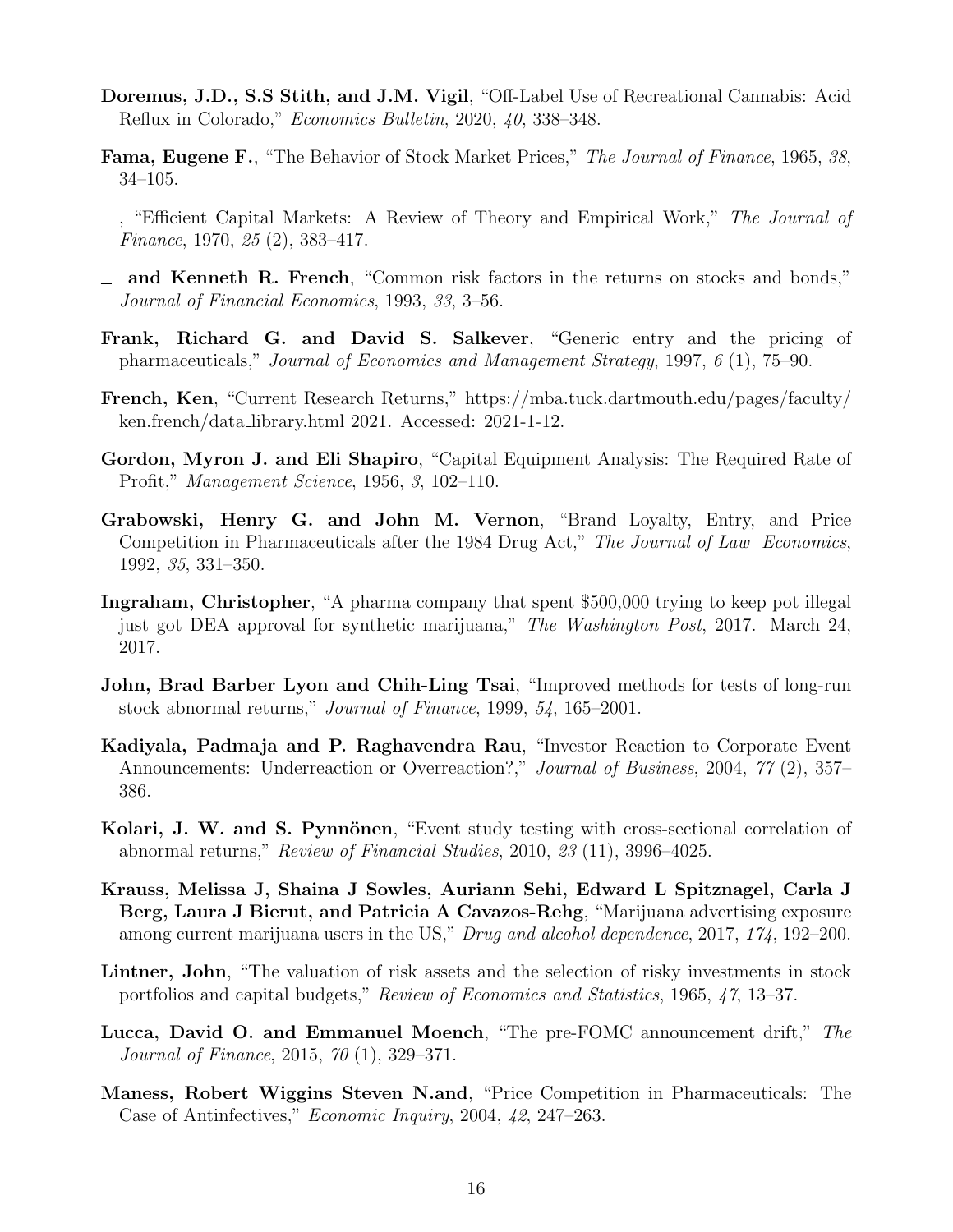- <span id="page-17-2"></span>Pacula, Rosalie, David Powell, Paul Heaton, and Eric L. Sevigny, "Assessing the effects of medical marijuana laws on marijuana use: The devil is in the details," Journal of Policy Analysis and Management, 2016, 34 (1), 7–31.
- <span id="page-17-11"></span>Pantzalis, Christos, David A Stangeland, and Harry J Turtle, "Political elections and the resolution of uncertainty: the international evidence," Journal of Banking  $\mathcal B$  Finance, 2000, 24 (10), 1575–1604.
- <span id="page-17-8"></span>Powell, D, Pacula R. L., and Jacobson M., "Do medical marijuana laws reduce addictions and deaths related to pain killers?," Journal of Health Economics, 2018, 58, 29–42.
- <span id="page-17-7"></span>ProCon.org, "Legal Medical and Recreational Marijuana States," 2019.
- <span id="page-17-9"></span>Rosenbaum, Paul R and Donald B Rubin, "The central role of the propensity score in observational studies for causal effects," *Biometrika*, 1983,  $70(1)$ , 41–55.
- <span id="page-17-10"></span>Serra, Ana P., "Event Study Tests: A Brief Survey," Gestão. Org-Revista Electrónica de Gestão Organizacional, 2004, 2 (3), 248-255.
- <span id="page-17-14"></span>Sharpe, William F., "Capital asset prices: A theory of market equilibrium under conditions of risk," Journal of Finance, 1964, 19 (3), 425–442.
- <span id="page-17-6"></span>Shi, Yuyan, Di Liang, Yuhua Bao, Ruopeng An, Mark S. Wallace, and Igor Grant, "Recreational marijuana legalization and prescription opioids received by Medicaid enrollees," Drug and Alcohol Dependence, 2019, 194, 13–19.
- <span id="page-17-13"></span>Statescape, "Bill signing deadlines," [http://www.statescape.com/resources/legislative/](http://www.statescape.com/resources/legislative/bill-signing-deadlines) [bill-signing-deadlines,](http://www.statescape.com/resources/legislative/bill-signing-deadlines) 2021. Accessed: 2021-5-11.
- <span id="page-17-5"></span>Stith, Sarah, Jacob Vigil, Ian Adams, and Anthony Reeve, "Effects of legal access to cannabis on Scheduled II-V drug prescriptions," Journal of the American Medical Directors Association, 2017, 19, 59–64.
- <span id="page-17-0"></span>, J.M. Vigil, F. Brockelman, K. Keeling, and B. Hall, "Patient-reported symptom relief following medical cannabis consumption," Frontiers in Pharmacology, 2018, 9, 96.
- <span id="page-17-4"></span>Vigil, Jacob, Sarah Stith, Ian Adams, and Anthony Reeve, "Associations between medical cannabis and prescription opioid use in chronic pain patients: A preliminary cohort study," PLoS ONE, 2017, 12 (11).
- <span id="page-17-12"></span>Wagner, Alexander, Richard J Zeckhauser, and Alexandre Ziegler, "Company Stock Reactions to the 2016 Election Shock: Trump, Taxes and Trade," National Bureau of Economic Research working paper, 2017, (23152).
- <span id="page-17-3"></span>Wen, Hefei and Jason Hockenberry, "Association of medical and adult-use marijuana laws With opioid prescribing for medicaid enrollees," JAMA Internal Medicine, 2018, 178 (5), 673–679.
- <span id="page-17-1"></span> $\overline{\phantom{a}}$ , Jason M Hockenberry, and Janet R Cummings, "The effect of medical marijuana laws on adolescent and adult use of marijuana, alcohol, and other substances," Journal of Health Economics, 2015, 42, 64–80.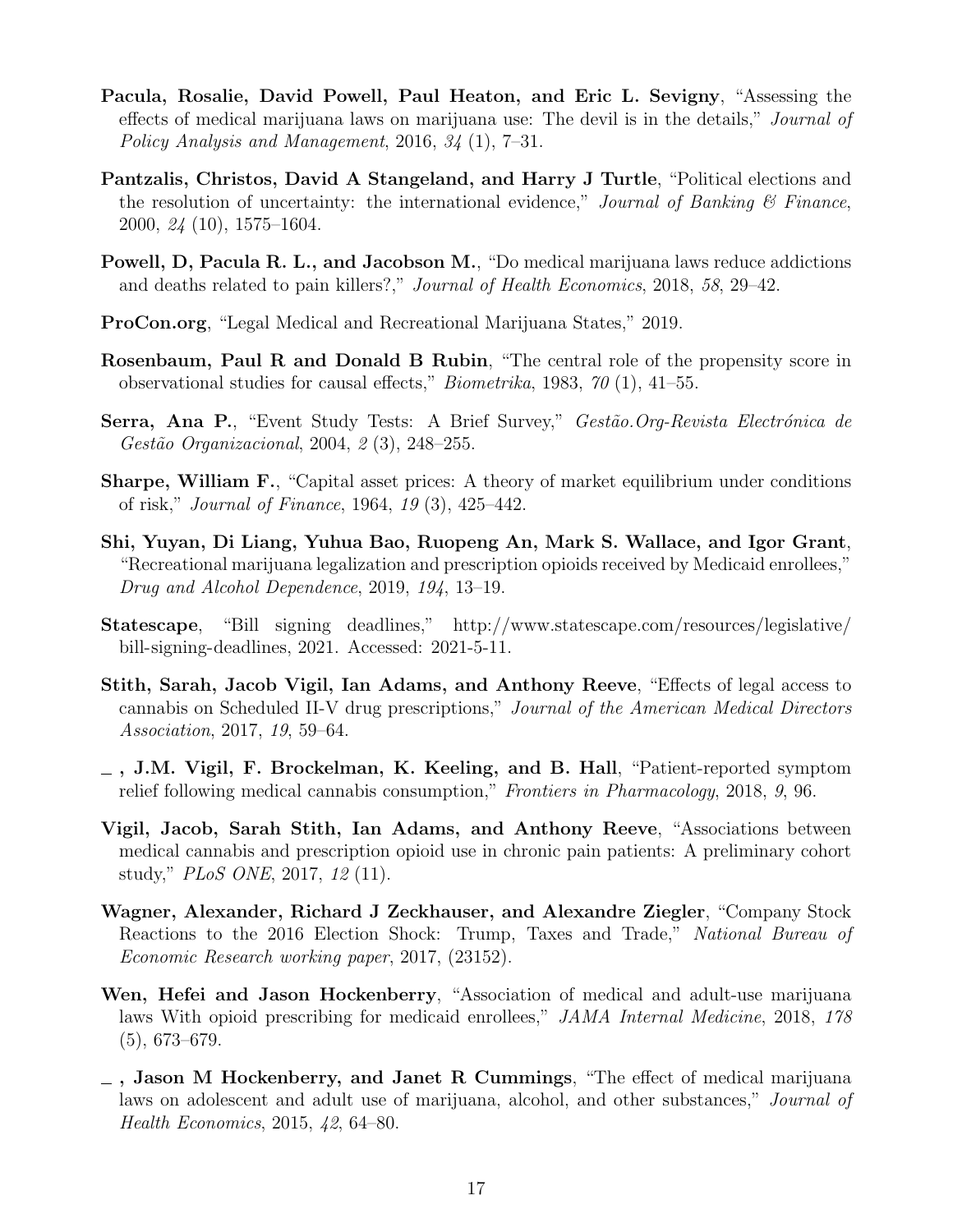- <span id="page-18-2"></span>Wolfers, Justin and Eric Zitzewitz, "Prediction markets," Journal of Economic Perspectives, 2004, 18 (2), 107–126.
- <span id="page-18-0"></span>WRDS, "Center for Research in Security Prices," [https://wrds-www.wharton.upenn.edu/](https://wrds-www.wharton.upenn.edu/pages/about/data-vendors/center-for-research-in-security-prices-crsp/) [pages/about/data-vendors/center-for-research-in-security-prices-crsp/](https://wrds-www.wharton.upenn.edu/pages/about/data-vendors/center-for-research-in-security-prices-crsp/) 2020.
- <span id="page-18-1"></span>Yahoo, "Stock Screeners - Yahoo Finance,"<https://finance.yahoo.com/screener> 2020.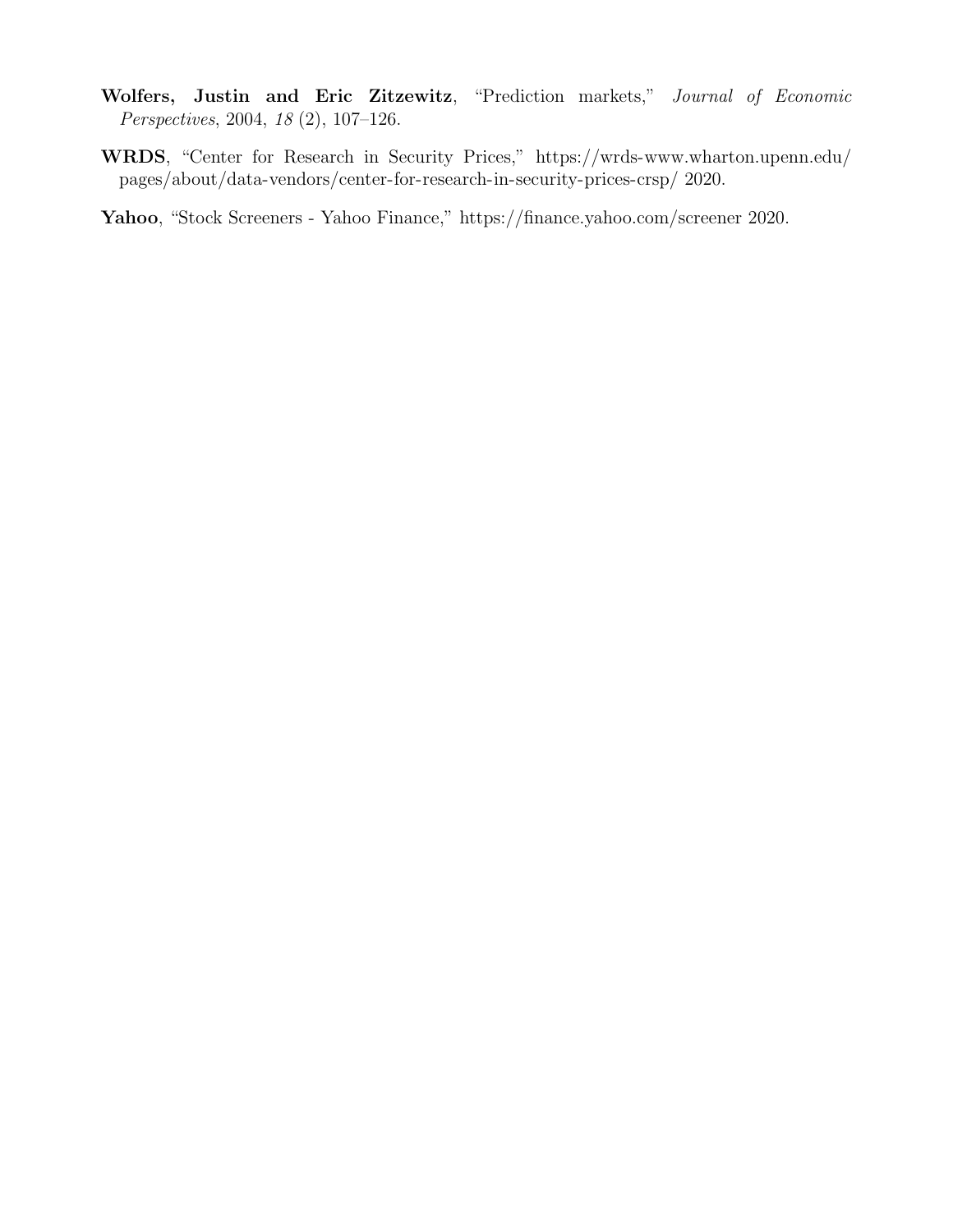## Main Exhibits

<span id="page-19-0"></span>

|  |  | Table 1: Estimated Change in Total Annual Sales in Response to Cannabis Legalization |  |
|--|--|--------------------------------------------------------------------------------------|--|
|  |  |                                                                                      |  |

| Mean                                             | Median   | SD     |  |  |  |  |  |
|--------------------------------------------------|----------|--------|--|--|--|--|--|
|                                                  |          |        |  |  |  |  |  |
| (63)                                             | 2)       | 1,881  |  |  |  |  |  |
| (9,794)                                          | (14,546) | 33,394 |  |  |  |  |  |
| (2,999)                                          | (3,598)  | 7,835  |  |  |  |  |  |
| Panel B: Total Annual Sales Impact by Event Type |          |        |  |  |  |  |  |
| (2,357)                                          | (2,072)  | 8,180  |  |  |  |  |  |
| (5, 461)                                         | (6,937)  | 6,833  |  |  |  |  |  |
| (147)                                            | (191)    | 1,210  |  |  |  |  |  |
| (1,602)                                          | (4.973)  | 9,392  |  |  |  |  |  |
|                                                  |          |        |  |  |  |  |  |

Notes: This table presents the short-term economic impact of legalization events on the market valuation in 2019 \$MM. In Panel A, in the first row we show summary statistics of the market value impact for a single firm. Note that some medical and recreational legalization events occur at the same time in different states.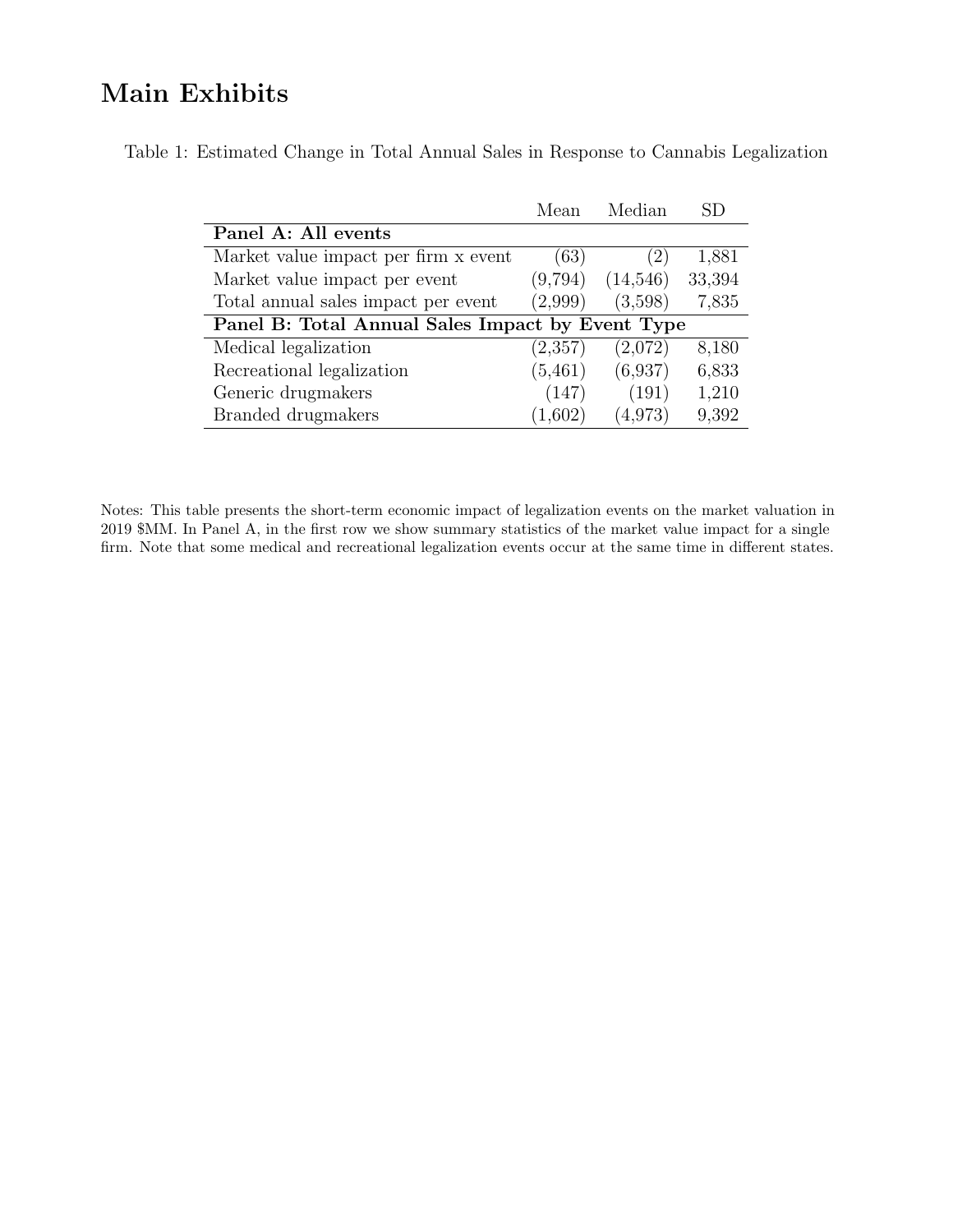

<span id="page-20-0"></span>Figure 1: This figure presents the timing of cannabis legalization events by state.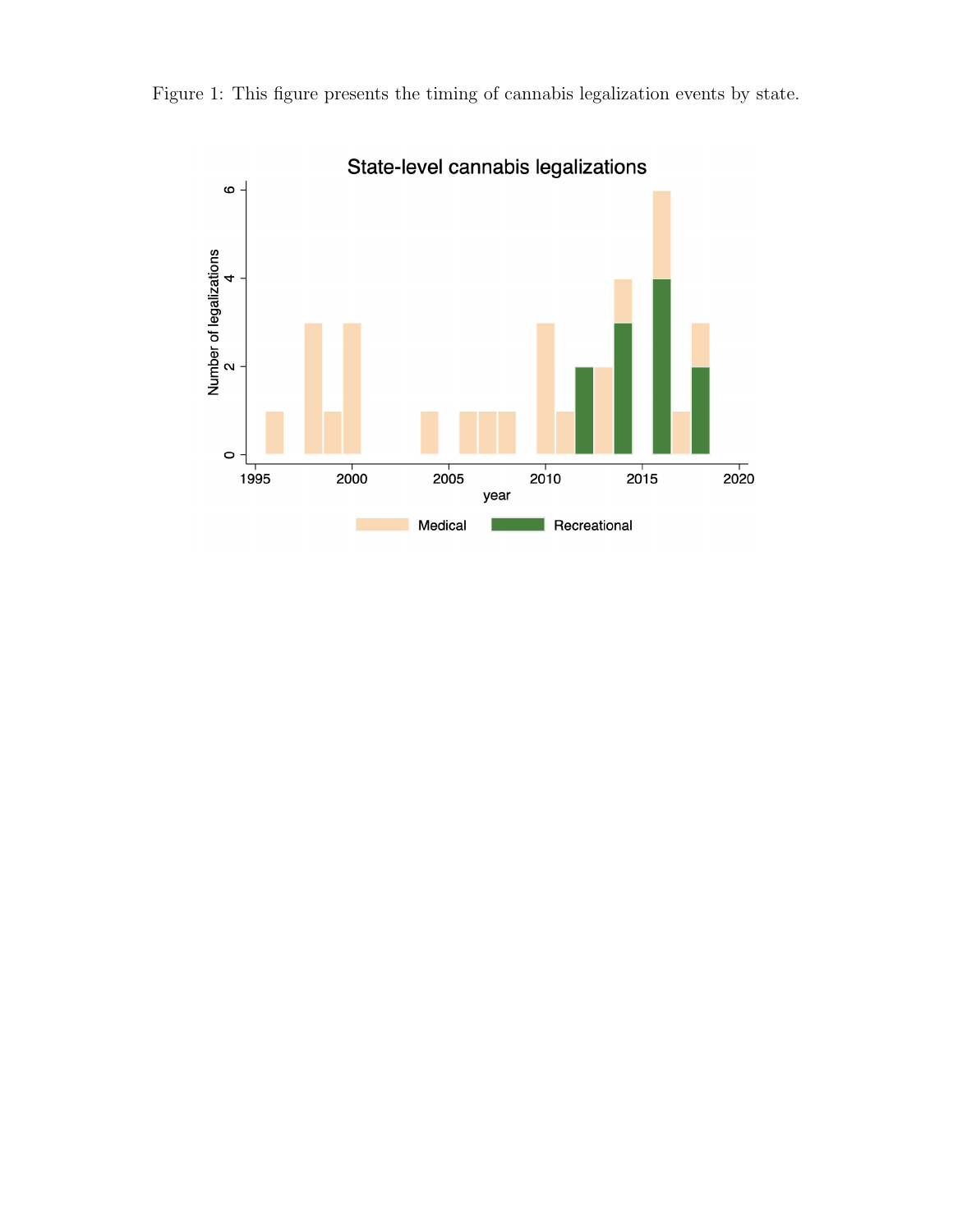<span id="page-21-0"></span>

CRs and CARs for drug makers

(b) Cumulative abnormal returns

Figure 2: This figure shows the comparison of cumulative returns for all drug makers. Subfigures a) and b) present the actual observed cumulative returns (treated) and counterfactual (control, model-implied) cumulative returns around the event window. CAR is defined as the difference between the treated and control returns. Dashed lines indicate the 95% confidence bands. X-axis is business days relative to legalization event.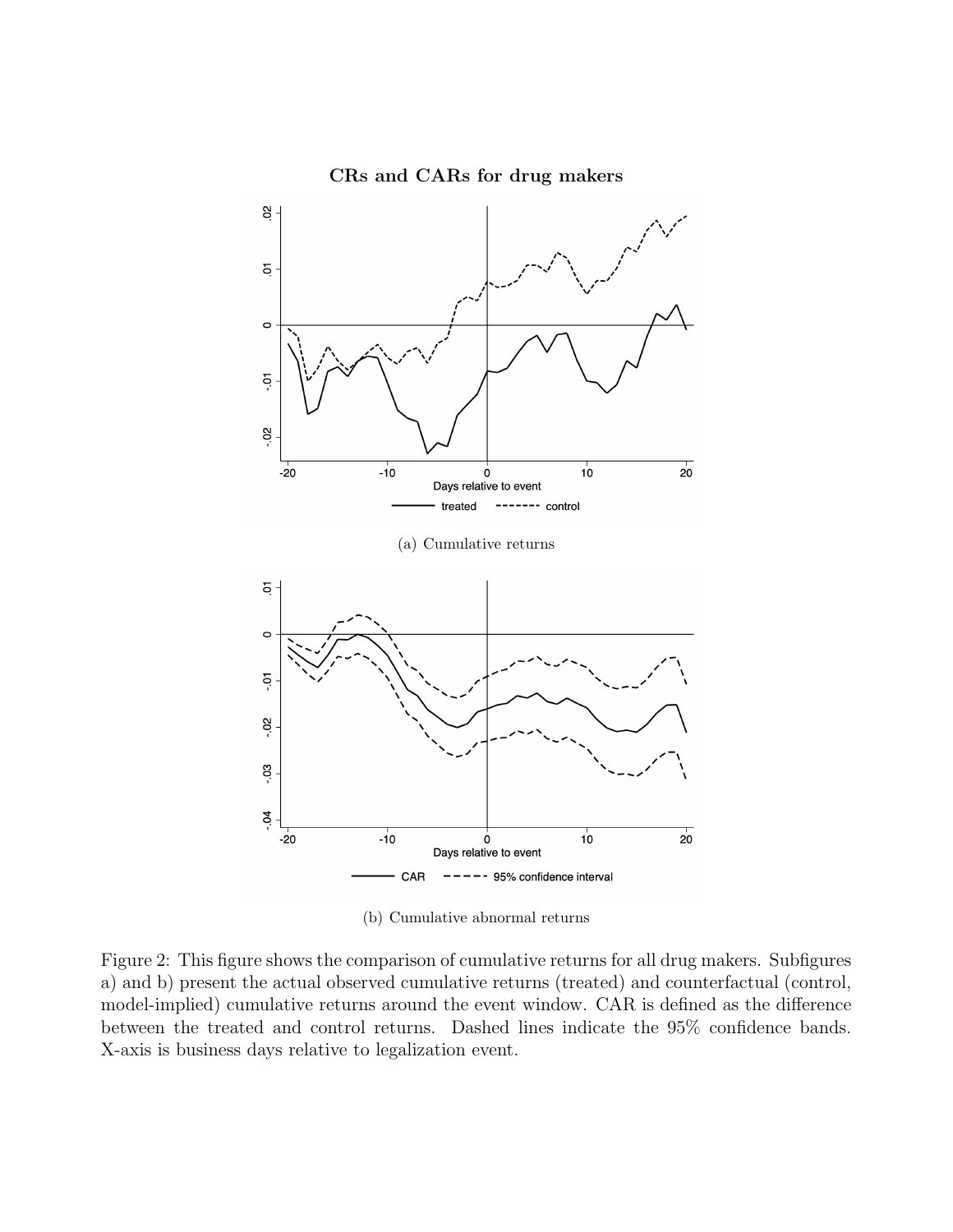<span id="page-22-3"></span><span id="page-22-2"></span><span id="page-22-1"></span>

<span id="page-22-0"></span>Cumulative returns, by medical/recreational and brand/generic

<span id="page-22-4"></span>Figure 3: This figure shows CRs of drug makers. Subfigures [\(a\)](#page-22-1) and [\(b\)](#page-22-2) are for medical and recreational events respectively, based on the full sample of 556 companies. [\(c\)](#page-22-3) and [\(d\)](#page-22-4) show CRs for brand and generic drug makers. Dashed lines indicate the 95% confidence bands.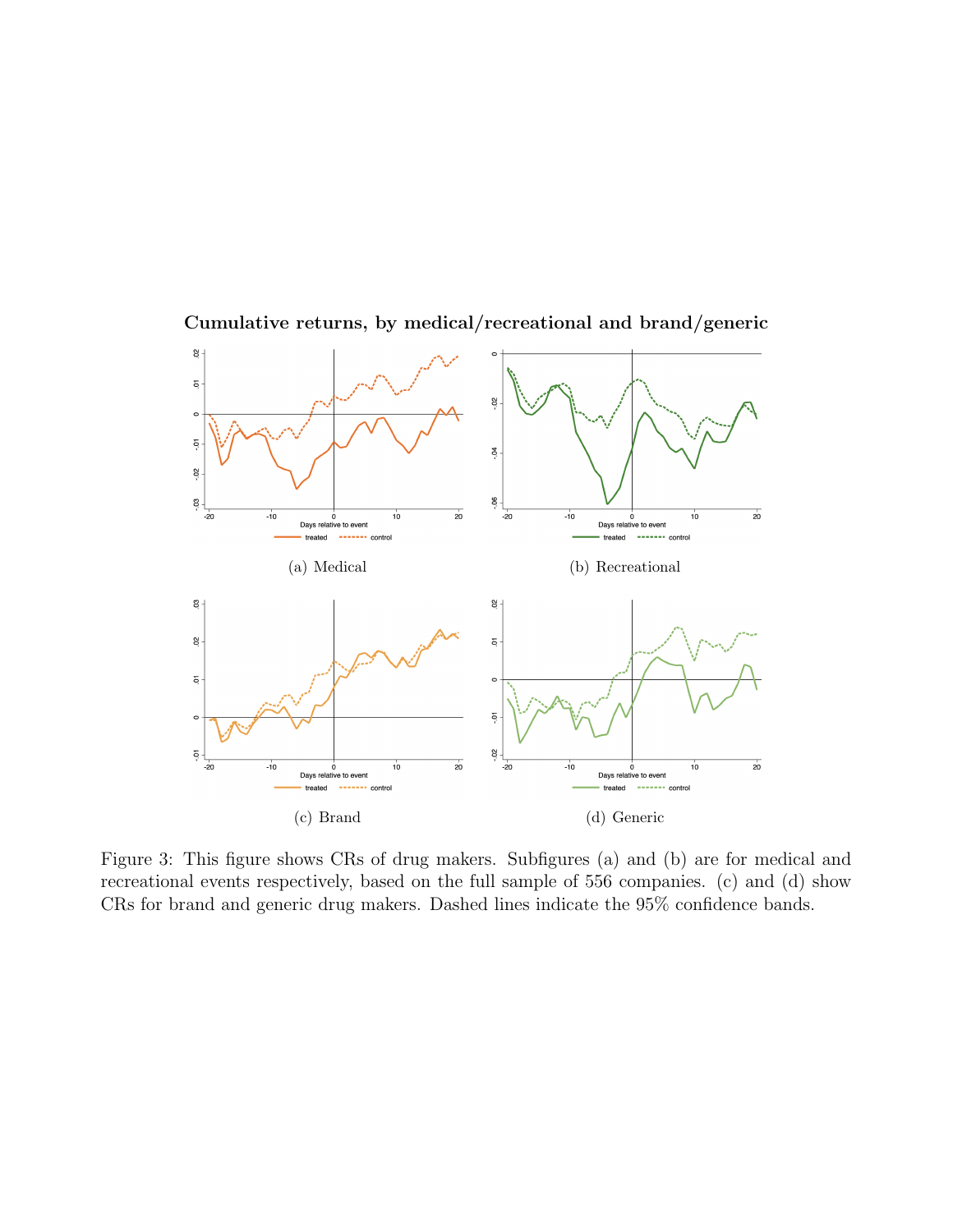Supplemental Appendix: For Online Publication Only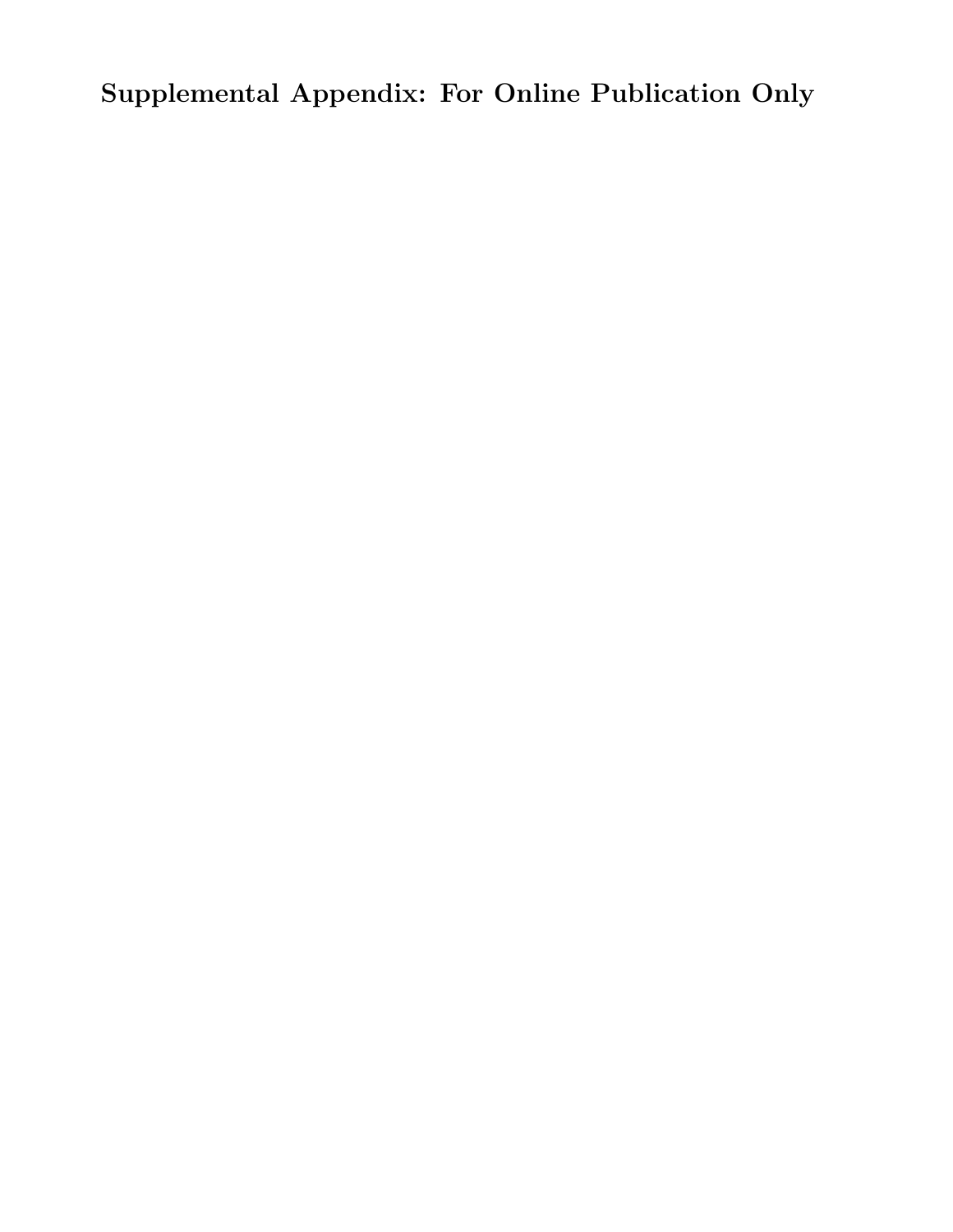| State                | Medical   | Recreational |
|----------------------|-----------|--------------|
| California           | 11/5/1996 | 11/9/2016    |
| Alaska               | 11/3/1998 | 11/4/2014    |
| Oregon               | 11/3/1998 | 11/4/2014    |
| Washington           | 11/3/1998 | 11/2/2012    |
| Maine                | 11/2/1999 | 12/17/2016   |
| Hawaii               | 6/14/2000 |              |
| Colorado             | 11/7/2000 | 11/6/2012    |
| Nevada               | 11/7/2000 | 11/8/2016    |
| Vermont              | 5/26/2004 | 1/22/2018    |
| Rhode Island         | 1/3/2006  |              |
| New Mexico           | 3/13/2007 |              |
| Michigan             | 11/4/2008 | 11/6/2018    |
| New Jersey           | 1/18/2010 |              |
| District of Columbia | 5/21/2010 | 11/4/2014    |
| Arizona              | 11/2/2010 |              |
| Delaware             | 5/13/2011 |              |
| Connecticut          | 5/31/2012 |              |
| Massachusetts        | 11/6/2012 | 11/8/2016    |
| New Hampshire        | 7/23/2013 |              |
| Illinois             | 8/1/2013  |              |
| Maryland             | 4/14/2014 |              |
| Minnesota            | 5/29/2014 |              |
| New York             | 7/5/2014  |              |
| Montana              | 11/2/2014 |              |
| Pennsylvania         | 4/17/2016 |              |
| Louisiana            | 5/19/2016 |              |
| Ohio                 | 6/8/2016  |              |
| Arkansas             | 11/8/2016 |              |
| Florida              | 11/8/2016 |              |
| North Dakota         | 11/8/2016 |              |
| Wisconsin            | 4/19/2017 |              |
| Oklahoma             | 6/26/2018 |              |
| Missouri             | 11/6/2018 |              |
| Utah                 | 11/6/2018 |              |
| Count                | 34        | 11           |

<span id="page-24-0"></span>Table A.1: Medical and Recreational Cannabis Events

Notes: This table presents medical and recreational marijuana legalizations by state, sorted in chronological order. Cannabis legalization dates (enactment) are based on Procon.org, and Powell et al. (2018). Events are measured at the state-level however our analysis is at the national level. Some event occur on the same day in different states. Thus although we have 34 medical events and 11 recreational events, we have have 28 distinct medical dates and 8 distinct recreational dates. When combining both types of events, there are 33 distinct dates.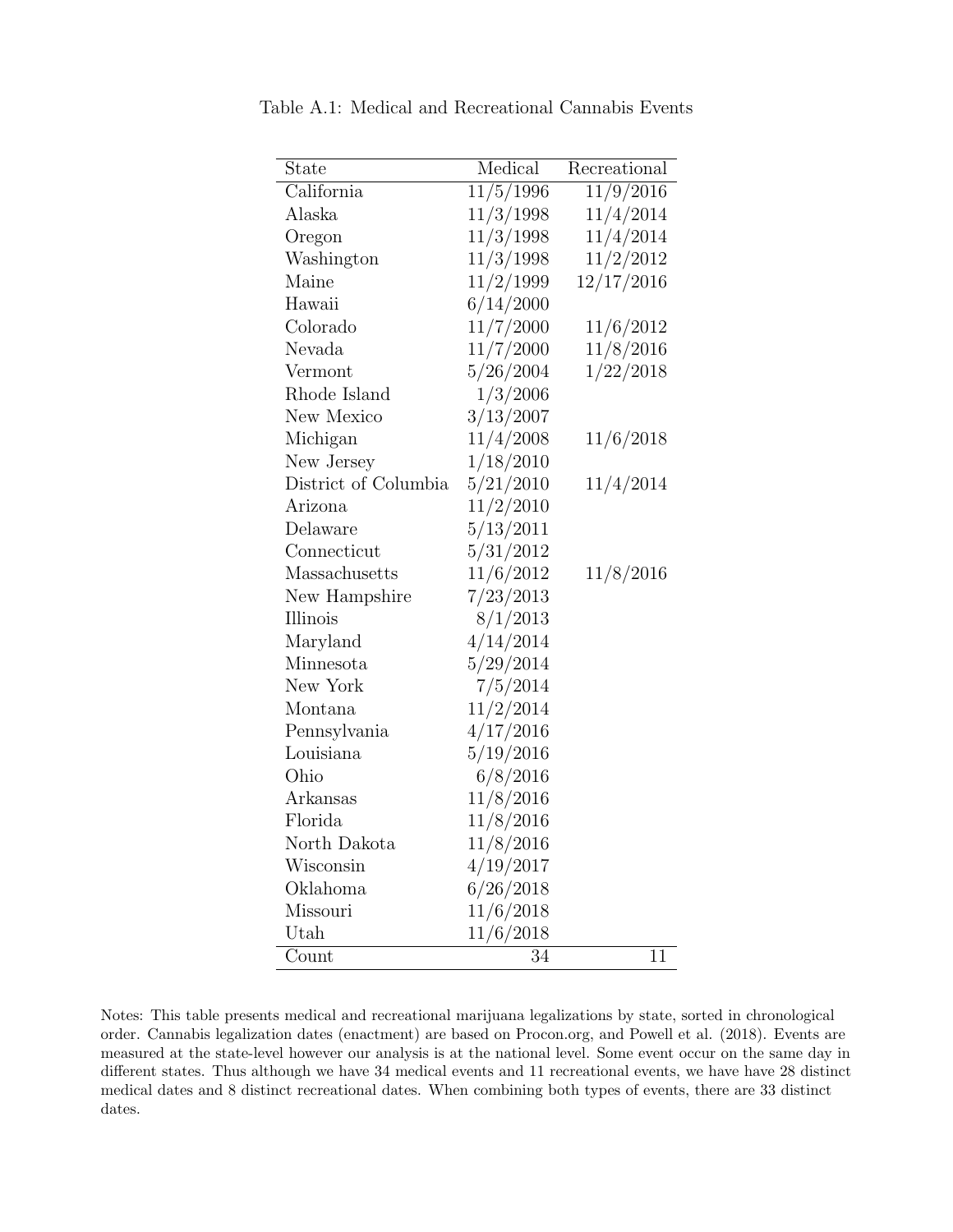| Type         |                         | Mean                      | Median   | SD        |
|--------------|-------------------------|---------------------------|----------|-----------|
|              |                         | Panel A: Main Sample      |          |           |
|              | Assets                  | 13539.76                  | 117.72   | 113523.59 |
|              | Market value            | 8862.44                   | 257.92   | 32980.23  |
|              | Sales                   | 945.15                    | 9.06     | 2888.11   |
|              |                         | Panel B: Firm Type Sample |          |           |
| Generic      | $\operatorname{Assets}$ | 2705.93                   | 126.05   | 9175.25   |
|              | Market value            | 2493.85                   | 338.92   | 6630.69   |
|              | Sales                   | 265.49                    | 10.91    | 780.19    |
| <b>Brand</b> | Assets                  | 55433.50                  | 39732.54 | 49230.92  |
|              | Market value            | 112371.88                 | 95753.76 | 79440.84  |
|              | Sales                   | 7556.70                   | 6683.27  | 5411.29   |

<span id="page-25-0"></span>Table A.2: Summary Statistics for Main and Firm Type Samples

Notes: This table presents assets, market value and quarterly sales of companies in our sample. We show data for generic (75 firms), brand (16 firms) and the main sample (556 firms). All amounts are in \$MM. We expressed all amounts in terms of 2019 dollars. Among the 91 firms in the Firm Type sample, 4 firms were not in CRSP. For these firms, we manually downloaded historical prices from [Yahoo](#page-18-1) [\(2020\)](#page-18-1).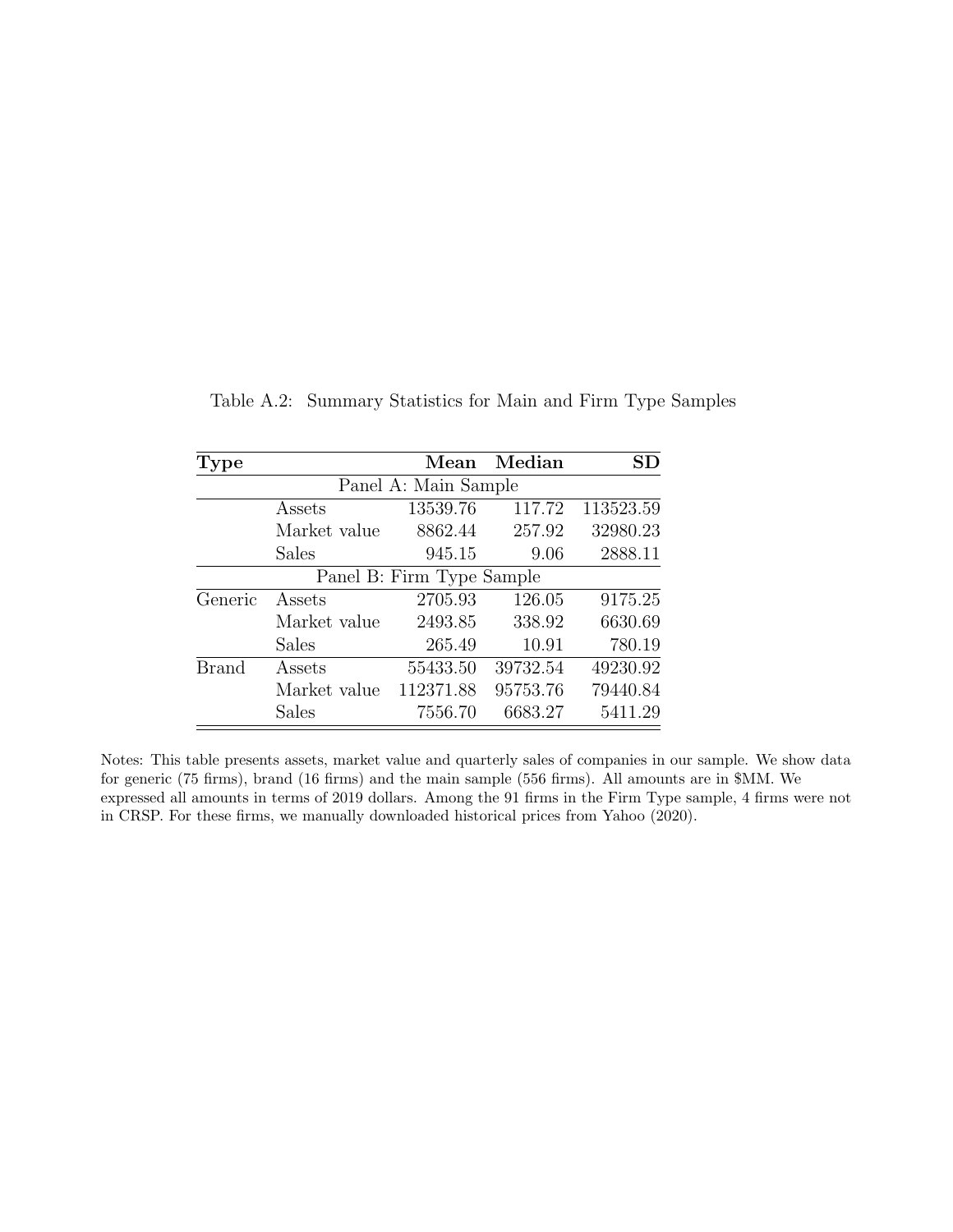<span id="page-26-0"></span>Table A.3: This table presents abnormal returns (ARs) and cumulative abnormal returns (CARs) around events (cannabis legislation). We show the combined effect of medical and recreational use legalizations. CARs are calculated using the Fama-French-Carhart model with a 100-day estimation window and a 50-day gap. We calculate ARs and CARs of a buy-andhold strategy starting 20 trading days before the event. We show mean cross-sectional ARs and CARs (in  $\%$ ) in a 10-day window around the event. Significance of the difference between medical and recreational returns is based on t-test statistics calculated assuming cross-sectional independence as in [Serra](#page-17-10) [\(2004\)](#page-17-10). Standardized residuals are adjusted for event-induced changes in volatility as in [Boehmer et al.](#page-15-5) [\(1991\)](#page-15-5), and for event-induced changes in volatility and cross-correlation as in Kolari and Pynnönen [\(2010\)](#page-16-8). \* indicates significance at  $10\%$  level, \*\* at  $5\%$ level, and \*\*\* at 1% level.

|                | All years         |                          | No November 2016        |                          |
|----------------|-------------------|--------------------------|-------------------------|--------------------------|
| Day            | AR                | CAR                      | AR                      | CAR                      |
| $-10$          | $-0.0021***$      | $-0.0071***$             | $-0.002\overline{3***}$ | $-0.0010*$               |
| $-9$           | $-0.0036***$      | $-0.0110***$             | $-0.0037***$            | $-0.0051***$             |
| $-8$           | $-0.0041***$      | $-0.0156***$             | $-0.0037***$            | $-0.0093***$             |
| $-7$           | $-0.0015***$      | $-0.0185***$             | $-0.0004***$            | $-0.0110***$             |
| $-6$           | $-0.0030^{***}\,$ | $-0.0220***$             | $-0.0031***$            | $-0.0137***$             |
| $-5$           | $-0.0021***$      | $-0.0247***$             | $-0.0022***$            | $-0.0162***$             |
| $-4$           | $-0.0021***$      | $-0.0282***$             | $-0.0009***$            | $-0.0189***$             |
| $-3$           | $-0.0009***$      | $-0.0303***$             | 0.0002                  | $-0.0194***$             |
| $^{-2}$        | $0.0011***$       | $-0.0299^{\ast\ast\ast}$ | $0.0007***$             | $-0.0180^{***}\,$        |
| $^{-1}$        | $0.0031^{***}\,$  | $-0.0261***$             | $0.0032^{***}\,$        | $-0.0144***$             |
| $\overline{0}$ | $0.0005^{***}\,$  | $-0.0240^{***}\,$        | $-0.0005***$            | $-0.0134***$             |
| 1              | $0.0014***$       | $-0.0229***$             | $-0.0017***$            | $-0.0153***$             |
| $\overline{2}$ | $0.0017***$       | $-0.0199***$             | $-0.0007***$            | $-0.0166^{***}\,$        |
| 3              | $0.0020***$       | $-0.0155^{***}\,$        | $0.0012***$             | $-0.0149***$             |
| $\overline{4}$ | $-0.0003*$        | $-0.0148***$             | $-0.0006***$            | $-0.0152***$             |
| $\overline{5}$ | $0.0007***$       | $-0.0138***$             | $0.0009***$             | $-0.0142^{\ast\ast\ast}$ |
| 6              | $-0.0021***$      | $-0.0166***$             | $-0.0024***$            | $-0.0173***$             |
| 7              | $-0.0003*$        | $-0.0180***$             | $-0.0011***$            | $-0.0194***$             |
| 8              | $0.0016***$       | $-0.0164***$             | $0.0003**$              | $-0.0196^{\ast\ast\ast}$ |
| 9              | $-0.0002$         | $-0.0158***$             | $-0.0015***$            | $-0.0208***$             |
| 10             | $-0.0009***$      | $-0.0150***$             | $-0.0004**$             | $-0.0210***$             |
| Ν              | 202276            | 202317                   | 183211                  | 183252                   |

ARs and CARs for all legalizations, big sample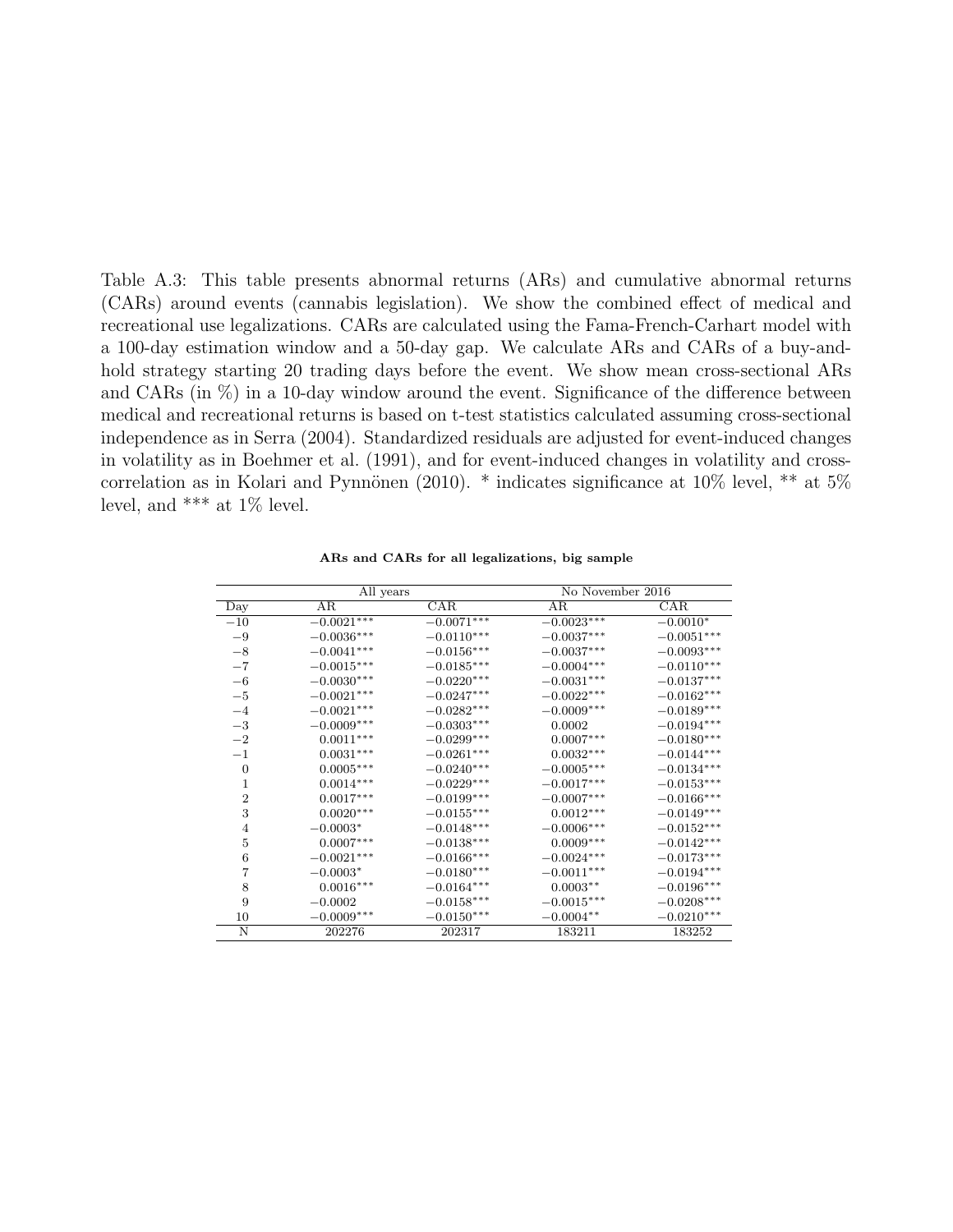<span id="page-27-0"></span>Table A.4: This table presents abnormal returns (ARs) and cumulative abnormal returns (CARs) around events (cannabis legislation). We show separately the effect of medical and recreational use legalizations. CARs are calculated using the Fama-French-Carhart model with a 100-day estimation window and a 50-day gap. We calculate ARs and CARs of a buy-andhold strategy starting 20 trading days before the event. We show mean cross-sectional ARs and CARs (in  $\%$ ) in a 10-day window around the event. Significance of the difference between medical and recreational returns is based on t-test statistics calculated assuming cross-sectional independence as in [Serra](#page-17-10) [\(2004\)](#page-17-10). Standardized residuals are adjusted for event-induced changes in volatility as in [Boehmer et al.](#page-15-5) [\(1991\)](#page-15-5), and for event-induced changes in volatility and cross-correlation as in Kolari and Pynnönen [\(2010\)](#page-16-8). \* indicates significance at  $10\%$  level, \*\* at  $5\%$ level, and  $***$  at  $1\%$  level.

|                |              | All years    |              |                | No November 2016 |              |
|----------------|--------------|--------------|--------------|----------------|------------------|--------------|
| Day            | Medical      | Recreational | Diff.        | <b>Medical</b> | Recreational     | Diff.        |
| $-10$          | $-0.0027***$ | $-0.0002$    | $-0.0025***$ | $-0.0028***$   | 0.0002           | $-0.0029***$ |
| $-9$           | $-0.0034***$ | $-0.0041***$ | $0.0007**$   | $-0.0035***$   | $-0.0047***$     | $0.0012***$  |
| $-8$           | $-0.0039***$ | $-0.0045***$ | $0.0006*$    | $-0.0039***$   | $-0.0026***$     | $-0.0013***$ |
| $-7$           | $-0.0014***$ | $-0.0019***$ | $0.0005*$    | $-0.0008***$   | $0.0012***$      | $-0.0020***$ |
| $-6$           | $-0.0024***$ | $-0.0051***$ | $0.0027***$  | $-0.0023***$   | $-0.0068***$     | $0.0045***$  |
| $-5$           | $-0.0011***$ | $-0.0057***$ | $0.0045***$  | $-0.0013***$   | $-0.0066***$     | $0.0052***$  |
| $-4$           | $-0.0011***$ | $-0.0056***$ | $0.0045***$  | $-0.0007***$   | $-0.0019***$     | $0.0012***$  |
| $-3$           | $-0.0004***$ | $-0.0027***$ | $0.0023***$  | $0.0004***$    | $-0.0010***$     | $0.0014***$  |
| $-2$           | $0.0015***$  | $-0.0002$    | $0.0016***$  | $0.0013***$    | $-0.0020***$     | $0.0032***$  |
| $-1$           | $0.0033***$  | $0.0025***$  | $0.0007**$   | $0.0033***$    | $0.0030***$      | 0.0003       |
| $\Omega$       | $-0.0006***$ | $0.0043***$  | $-0.0049***$ | $-0.0006***$   | 0.0001           | $-0.0007$    |
|                | $-0.0009***$ | $0.0095***$  | $-0.0104***$ | $-0.0023***$   | $0.0011***$      | $-0.0034***$ |
| $\overline{2}$ | $0.0006***$  | $0.0055***$  | $-0.0049***$ | $-0.0007***$   | $-0.0008*$       | 0.0002       |
| 3              | $0.0016***$  | $0.0031***$  | $-0.0015***$ | $0.0012***$    | $0.0012***$      | $-0.0000$    |
| 4              | 0.0001       | $-0.0018***$ | $0.0019***$  | $-0.0001$      | $-0.0030***$     | $0.0029***$  |
| 5              | $0.0013***$  | $-0.0015***$ | $0.0028***$  | $0.0014***$    | $-0.0014***$     | $0.0028***$  |
| 6              | $-0.0020***$ | $-0.0025***$ | $0.0005*$    | $-0.0020***$   | $-0.0044***$     | $0.0024***$  |
|                | $-0.0001$    | $-0.0010***$ | $0.0010**$   | $-0.0004*$     | $-0.0047***$     | $0.0043***$  |
| 8              | $0.0008***$  | $0.0043***$  | $-0.0035***$ | $0.0004***$    | $-0.0003$        | $0.0008**$   |
| 9              | $-0.0006***$ | $0.0012***$  | $-0.0018***$ | $-0.0016***$   | $-0.0012***$     | $-0.0003$    |
| 10             | $-0.0006***$ | $-0.0018***$ | $0.0012***$  | $-0.0003*$     | $-0.0008*$       | 0.0005       |
| N              | 157370       | 44906        | 202276       | 151015         | 32196            | 183211       |

Panel A: ARs for medical and recreational legalizations

Panel B: CARs for medical and recreational legalizations

|                |              | All years    |             |              | No November 2016 |              |
|----------------|--------------|--------------|-------------|--------------|------------------|--------------|
| Day            | Medical      | Recreational | Diff.       | Medical      | Recreational     | Diff.        |
| $-10$          | $-0.0068***$ | $-0.0080***$ | 0.0012      | $-0.0039***$ | $0.0123***$      | $-0.0161***$ |
| $-9$           | $-0.0105***$ | $-0.0129***$ | $0.0024*$   | $-0.0076***$ | $0.0067***$      | $-0.0143***$ |
| $-8$           | $-0.0148***$ | $-0.0186***$ | $0.0038***$ | $-0.0118***$ | 0.0026           | $-0.0145***$ |
| $-7$           | $-0.0170***$ | $-0.0236***$ | $0.0066***$ | $-0.0134***$ | 0.0003           | $-0.0136***$ |
| $-6$           | $-0.0198***$ | $-0.0300***$ | $0.0102***$ | $-0.0154***$ | $-0.0055***$     | $-0.0099***$ |
| $-5$           | $-0.0213***$ | $-0.0370***$ | $0.0157***$ | $-0.0169***$ | $-0.0130***$     | $-0.0039**$  |
| $-4$           | $-0.0232***$ | $-0.0457***$ | $0.0225***$ | $-0.0187***$ | $-0.0200***$     | 0.0013       |
| $-3$           | $-0.0244***$ | $-0.0511***$ | $0.0267***$ | $-0.0187***$ | $-0.0227***$     | $0.0040**$   |
| $-2$           | $-0.0234***$ | $-0.0528***$ | $0.0294***$ | $-0.0170***$ | $-0.0228***$     | $0.0058***$  |
| $-1$           | $-0.0196***$ | $-0.0485***$ | $0.0289***$ | $-0.0135***$ | $-0.0187***$     | $0.0052**$   |
| $\overline{0}$ | $-0.0193***$ | $-0.0408***$ | $0.0215***$ | $-0.0132***$ | $-0.0143***$     | 0.0011       |
| 1              | $-0.0203***$ | $-0.0318***$ | $0.0115***$ | $-0.0156***$ | $-0.0139***$     | $-0.0017$    |
| $\overline{2}$ | $-0.0189***$ | $-0.0232***$ | $0.0043**$  | $-0.0167***$ | $-0.0163***$     | $-0.0004$    |
| 3              | $-0.0157***$ | $-0.0146***$ | $-0.0012$   | $-0.0152***$ | $-0.0135***$     | $-0.0017$    |
| 4              | $-0.0150***$ | $-0.0141***$ | $-0.0009$   | $-0.0150***$ | $-0.0158***$     | 0.0007       |
| 5              | $-0.0135***$ | $-0.0151***$ | 0.0016      | $-0.0136***$ | $-0.0172***$     | 0.0035       |
| 6              | $-0.0159***$ | $-0.0190***$ | 0.0030      | $-0.0160***$ | $-0.0232***$     | $0.0072***$  |
|                | $-0.0168***$ | $-0.0222***$ | $0.0054***$ | $-0.0171***$ | $-0.0304***$     | $0.0133***$  |
| 8              | $-0.0160***$ | $-0.0179***$ | 0.0019      | $-0.0169***$ | $-0.0321***$     | $0.0152***$  |
| 9              | $-0.0160***$ | $-0.0148***$ | $-0.0012$   | $-0.0183***$ | $-0.0326***$     | $0.0142***$  |
| 10             | $-0.0156***$ | $-0.0128***$ | $-0.0027$   | $-0.0185***$ | $-0.0326***$     | $0.0141***$  |
| N              | 157411       | 44906        | 202317      | 151056       | 32196            | 183252       |